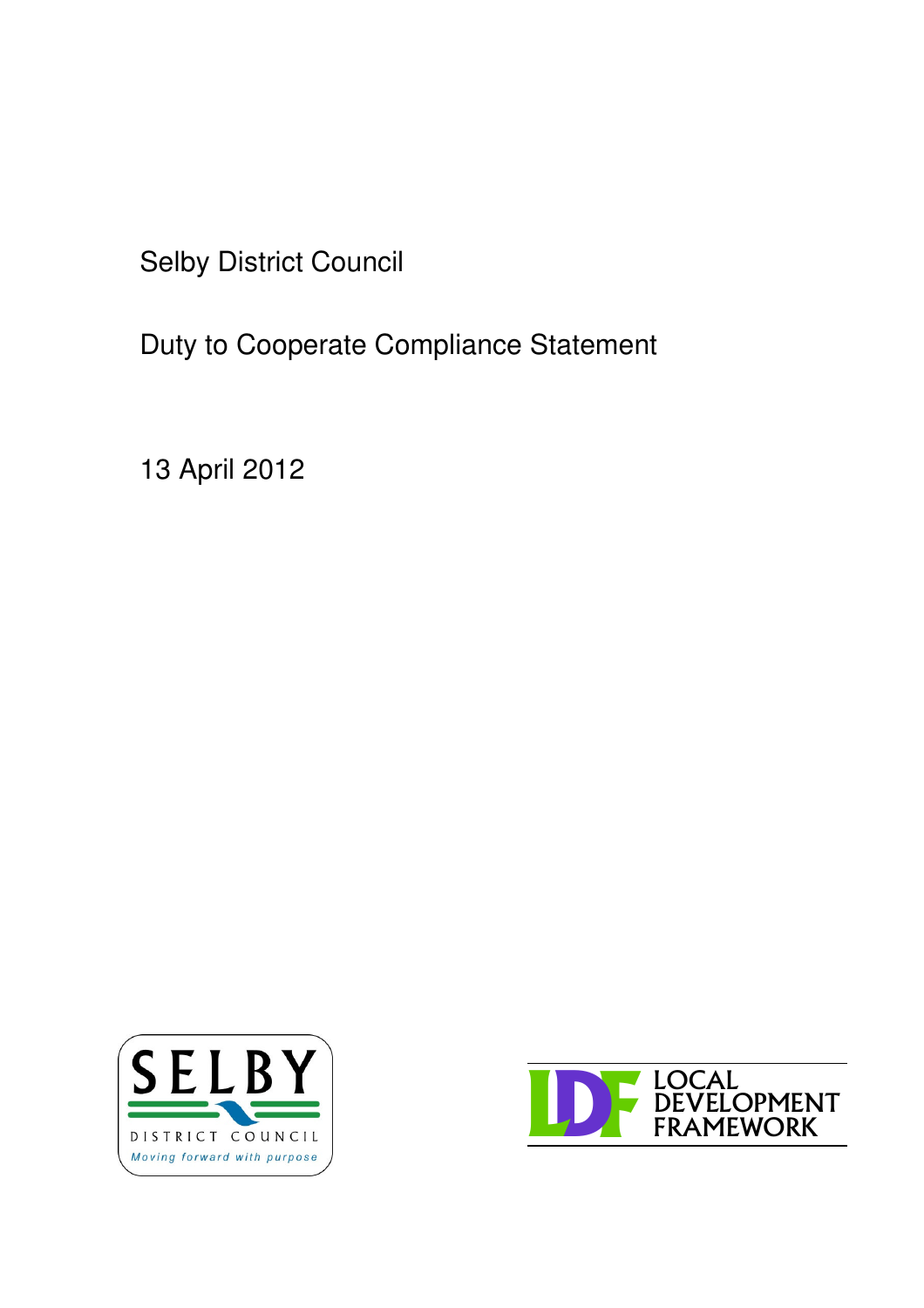|    | Contents<br>Page                                                           |                                                                                 |                |  |  |  |
|----|----------------------------------------------------------------------------|---------------------------------------------------------------------------------|----------------|--|--|--|
|    | 1<br>Introduction and Purpose of the Paper                                 |                                                                                 |                |  |  |  |
| 1. |                                                                            | Cooperation in the wider Selby Core Strategy process                            | $\overline{2}$ |  |  |  |
| 2. |                                                                            | The Duty to Cooperate requirements                                              | 4              |  |  |  |
| 3. | $\overline{7}$<br>The Duty to Cooperate and Proposed Changes January 2012  |                                                                                 |                |  |  |  |
| 4. | Evidence Base<br>16                                                        |                                                                                 |                |  |  |  |
| 5. | Conclusions<br>19                                                          |                                                                                 |                |  |  |  |
|    | <b>Appendices</b>                                                          |                                                                                 |                |  |  |  |
|    | Appendix 1                                                                 | Strategic Context and Progression of the Selby District<br><b>Core Strategy</b> | 21             |  |  |  |
|    | Appendix 2<br>Emerging Regional and Sub Regional; Cooperation<br>since RSS |                                                                                 |                |  |  |  |
|    | Appendix 3 LCR Interim Spatial Strategy                                    |                                                                                 |                |  |  |  |
|    | Appendix 4                                                                 | Copy of LPAs written statements re cross boundary<br>issues April 2012          | 30             |  |  |  |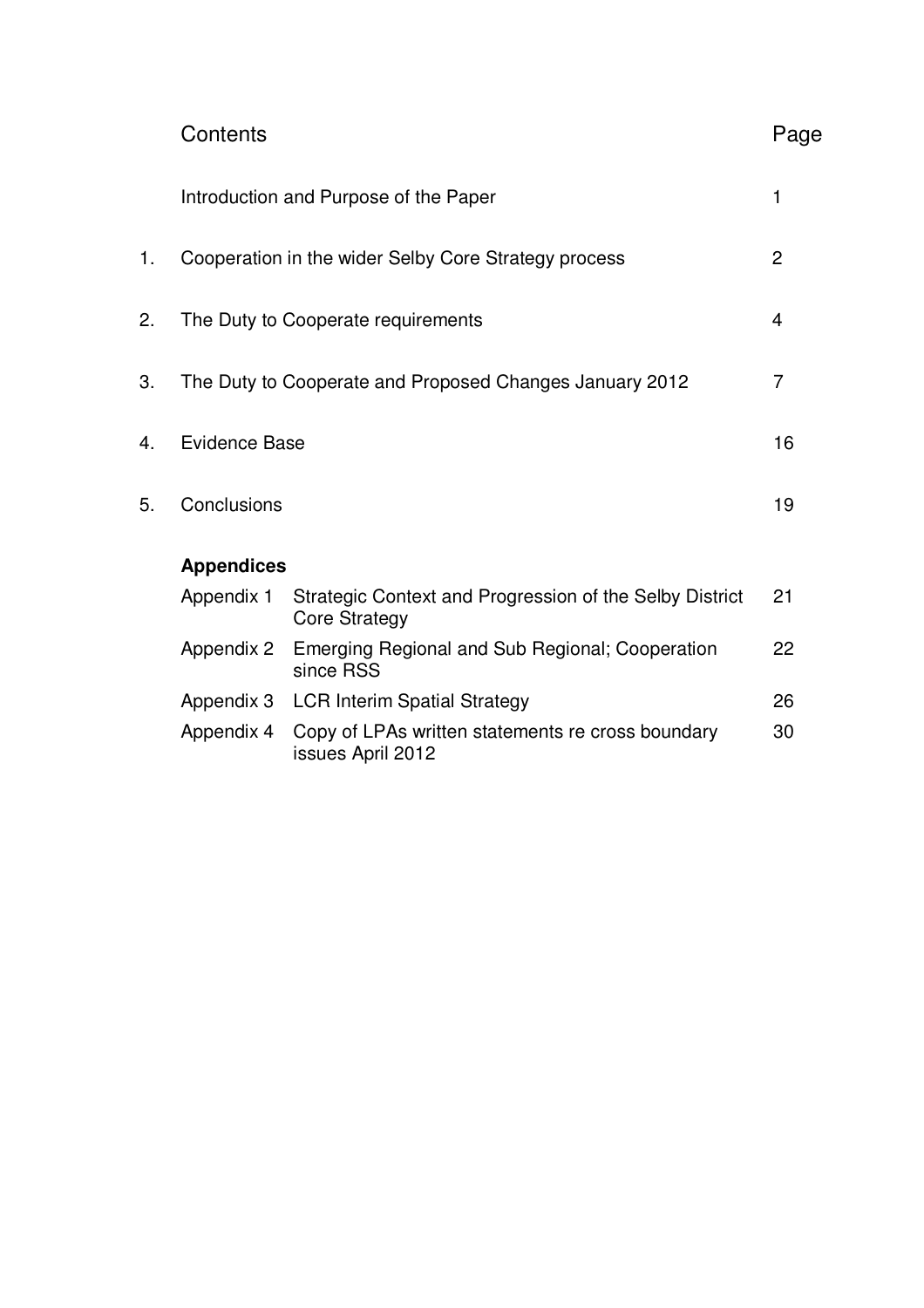# **Introduction and Purpose of the Paper**

- 1. At the EIP adjournment in September 2011, in agreement with the Inspector, the Council proposed an ambitious 6 month work programme to work on the Council's housing target, Green Belt policy, and the role of Tadcaster.
- 2. Further consultation has taken place on the Proposed Changes to the Core Strategy. Almost the whole of the submitted Core Strategy policy framework remains unchanged. Only 'the 3 topics' and Proposed Changes have been revised and undergone further public consultation.
- 3. Section 110 of the Localism Act 2011 introduces a new Section 33A to the Planning and Compulsory Purchase Act 2004 –a 'duty to cooperate' between adjoining local authorities and other public bodies.
- 4. The Department of Communities and Local Government and the Submission Draft Core Strategy (SDCS) Inspector had confirmed that, because the Selby Core Strategy, had already been submitted prior to s110 being enacted (15 November 2011), the Council does not have to comply with the requirement because it does not apply retrospectively.
- 5. A number of representations submitted in response to the consultation on the Council's Proposed Changes to the SDCS have suggested that the provision does apply because the Proposed Changes consultation is part of the plan preparation process and took place after the 15 November 2011.
- 6. The Council does not accept that the DTC applies to the Proposed Changes. The independent assessment of a plan by an inspector is for its policies to be tested and challenged and possibly modified through the process. The reconvening of the EiP in this case is part of this testing and modifying process and not plan preparation. This is supported by the wording within the 2004 Act – s.19 being concerned with plan preparation and s.20 with submission and examination. All matters on the agenda have arisen through the testing and challenging of the submitted SDCS not through any formal plan preparation process, which ceased when the CS was submitted. The DTC does not apply retrospectively.
- 7. However, if the Inspector determines that there has been plan preparation and, therefore, the DTC arises in principle, this Statement aims to address in more detail the Proposed Changes to the Core Strategy in relation to the DTC by (a) assessing whether they are strategic matters having a significant impact on at least 2 planning areas and (b) assessing whether the DTC has in any event been met.
- 8. This paper therefore addresses the following issues by section;
	- **1. Cooperation in the wider Selby Core Strategy process**
	- **2. The Duty to Cooperate requirements**
	- **3. The Duty to Cooperate and Proposed Changes January 2012**
	- **4. Evidence**
	- **5. Conclusions**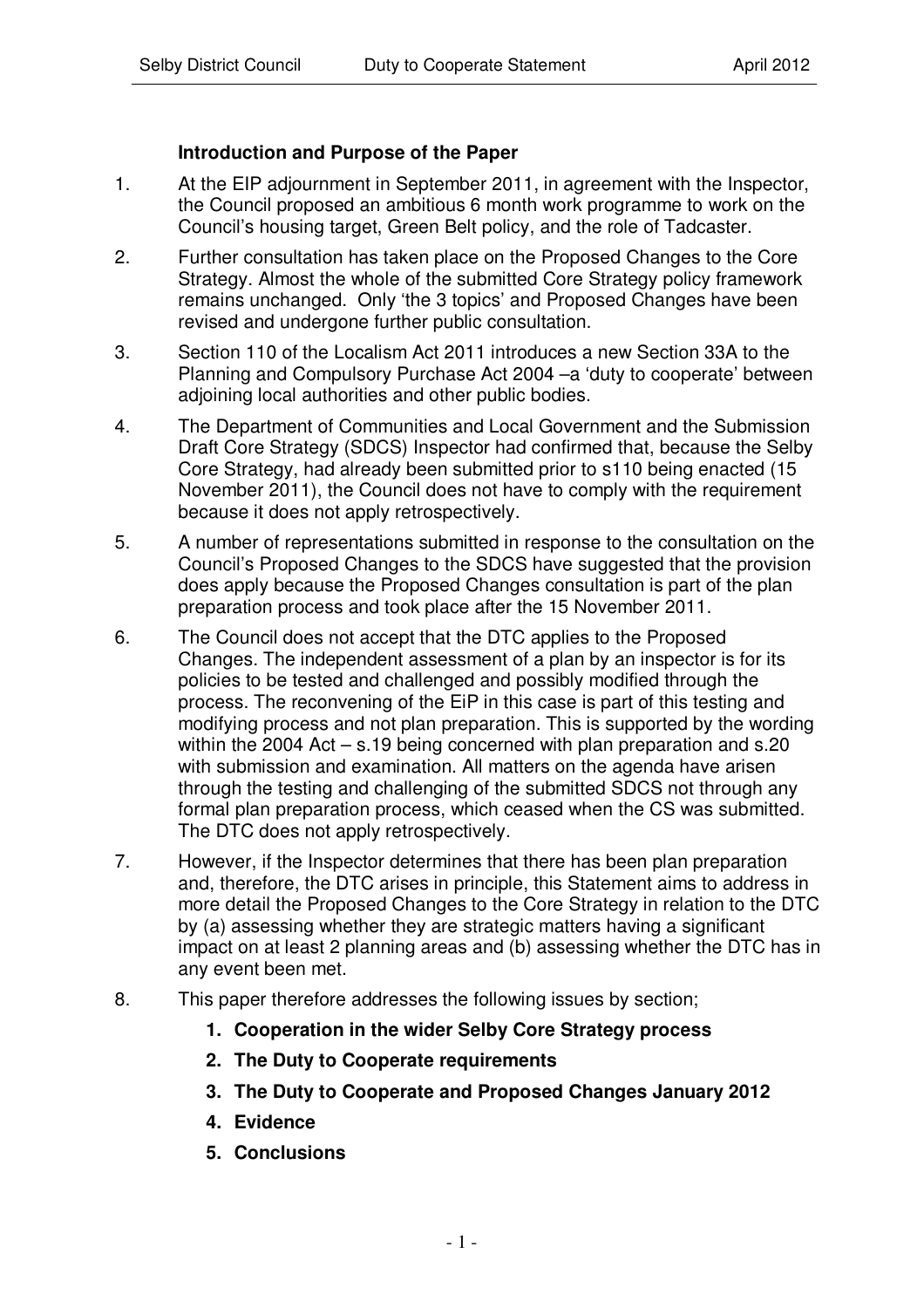# **1. Cooperation in the wider Selby Core Strategy process.**

- 1.1 Selby District Council has been working on the Core Strategy document since 2005, within the regional model and Regional Spatial Strategy context. Appendix 1 provides a summary of the key stages of Core Strategy preparation in relation to the regional, strategic context.
- 1.2 Prior to the new Duty to Cooperate, the regional planning system provided the mechanism for ensuring cross-boundary working. Cooperation on strategic issues was undertaken through and properly dealt with by the strategic planning framework of the Regional Spatial Strategy (RSS). RSS for Selby District is the Yorkshire and Humber Plan, adopted 2005. Sections 1, 2 and 3 of the Planning and Compulsory Purchase Act 2004 (PCPA) set out the role of regional planning.
- 1.3 The minimum requirements for consultation were defined in the Town and Country Planning (Local Development) (England) Regulations 2004, which include those bodies who must be consulted, and those that should be considered for consultation, should the Council decide that they will be affected. These bodies are defined in Appendix 2 of the Council's adopted Statement of Community Involvement (SCI) (CD13) as either specific consultation bodies, or as specific types of other bodies. The SCI sets out the methods of consultation and provides a list of those bodies which are consulted on DPDs.
- 1.4 The SDCS Regulation 30 Statement (CD10) submitted for Examination to the Secretary of State, sets out how SDC has continually consulted on the Core Strategy, with whom and provides a copy of all responses. At each stage of the Core Strategy preparation process, SDC consulted all our neighbouring LPAs (and public bodies). No objections were received from any neighbouring LPAs. Comments were received from the strategic authorities of Yorkshire and Humber Assembly, Yorkshire Forward, and Government Office for Yorkshire and the Humber at Issues and Options stage, Further Options stage and Draft Core Strategy stage.

# **Cooperation through RSS**

- 1.5 On submission of the Core Strategy to the Secretary of Sate through the Planning Inspectorate (PINS) in May 2011, the Council had prepared the Core Strategy in line with the Regional Spatial Strategy.
- 1.6 The Council's Written Statement Number 1 (document reference number 'SDC/Matters 1.1 – 1.6') submitted to the EIP in response to the Inspector's Matters and Issues, deals with general conformity issues and states at paragraph 1.6.2 that "*The status of RSS and the Councils' position are explained in an explanatory note at the beginning of the Core Strategy. The Core Strategy generally conforms with RSS (see letter from Local Government and Yorkshire in Appendix 1 and the Council's response to*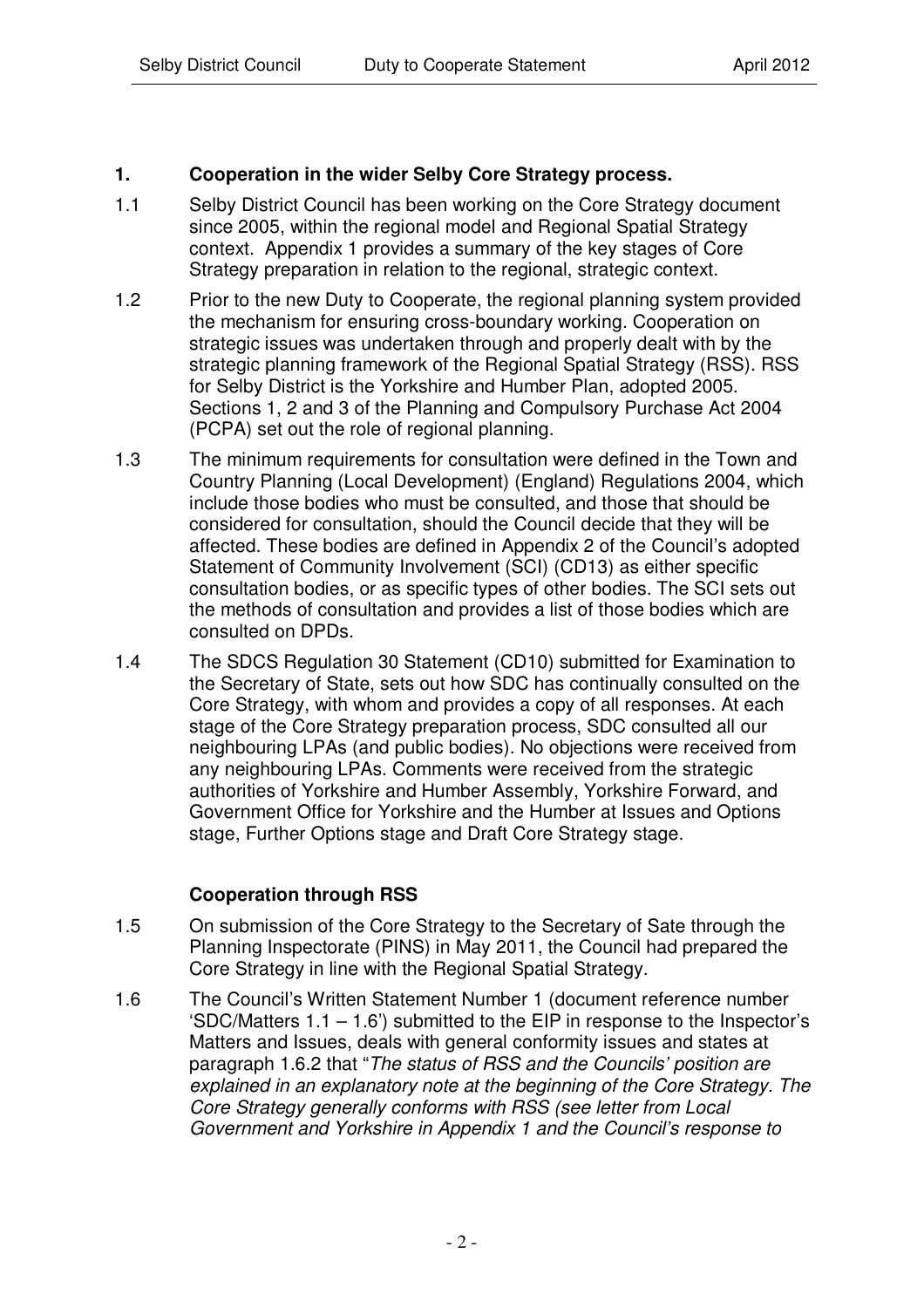*Question 2.1 in a separate paper)*". 1

- 1.7 The Council's Written Statement Number 2 (document reference number 'SDC/Overall Strategy/Key Diagram/Matters 2.1 – 2.5, 2.7') submitted to the EIP in response to the Inspector's Matters and Issues, Question 2.1, also deals with general conformity issues and states at paragraph 2.1.1 that "*Full account has been taken of current national planning guidance in the preparation of the Core Strategy and the Council is satisfied that the Core Strategy broadly conforms with the RSS."*
- 1.8 It goes on to say in paragraph 2.1.6 that "*While there is no longer a requirement to obtain a 'letter of general conformity with RSS from an appropriate Regional Body, the organisation formerly responsible for RSS (Local Government for Yorkshire and the Humber) confirmed in a letter dated May 2010 (see Appendix 1) that there were no significant discrepancies between the Consultation Draft Core Strategy (preferred options stage) and the outcomes for Selby District being sought in the RSS. (as referred to in Para 4.3 of the Core Strategy)*."
- 1.9 The SDCS was prepared in conformity with the RSS and until revoked<sup>2</sup> the RSS remains in place.
- 1.10 Strategic co-ordination on cross boundary planning issues was thus achieved by preparation of the SDCS in the regional planning context. In addition to this the SDCS was subject to the Sustainability Appraisal process as an integral part of the plan preparation process which considered strategic issues. In addition, the development of the Infrastructure Delivery Plan, alongside the SDCS took account of crossboundary impacts through involving cooperation with public bodies who have a wider than District role.

# **Appropriate Assessment of the Submission Draft Core Strategy**

- 1.11 Strategic Environmental Assessment/Sustainability Appraisal (SEA/SA) and the Habitats Regulation Assessment (HRA) consider cross boundary issues such as water resources, wildlife patterns, and transport. Such issues do not confine themselves to administrative boundaries and therefore the SA/SEA/HRA processes consider the wider impacts of development. SEA/SA/HRA are developed alongside several statutory bodies such as English Heritage, Environment Agency and Natural England and thus a high level cooperation across the District's boundaries is achieved.
- 1.12 Scoping of the SA/SEA/HRA took place at the beginning of the Core Strategy work in 2005 which identified the strategic matters and cross boundary issues. Consideration of the wider sustainability impacts of Core Strategy policy have consistently been evaluated at every stage of plan development. See Core Documents CD17 – h.

<sup>1</sup> See Core Strategy EIP web page for full copy

<sup>&</sup>lt;sup>2</sup> Section 109 Localism Act gives Government the powers to revoke the eight Regional Strategies outside London following completion of an 'environmental assessment' for each – this is yet to happen.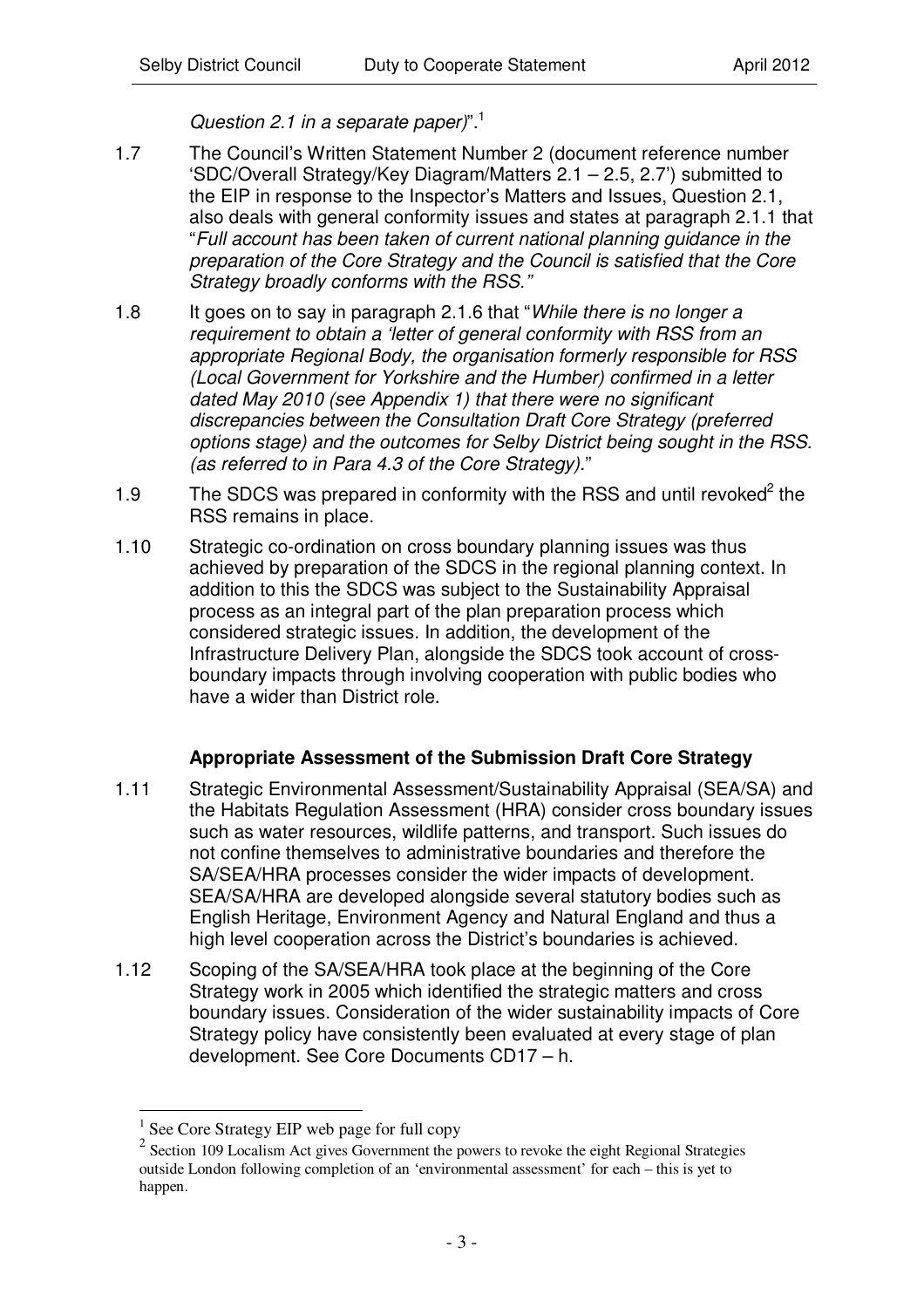# **Infrastructure Delivery Plan**

1.13 Infrastructure such as roads, water supply, water treatment and energy supply are inevitably cross-boundary issues and therefore the supporting Infrastructure Delivery Plan (CD19) submitted as part of the Core Strategy in May 2011 has been developed in partnership with the relevant public bodies to determine capacity issues and if any infrastructure improvements are required. Those bodies include the Environment Agency, Highways Agency, North Yorkshire County Highways Authority, the Primary Care Trust, National Grid, Yorkshire Water, Network Rail, North Yorkshire Education Authority, Arriva, Northern Gas and Natural England. All such agencies have considered cross boundary issues in their assessments of the strategic impact of growth originating in Selby in cumulative terms with other LPAs growth, thus ensuring the vital cooperation is undertaken.

# **2. The Duty to Cooperate Requirements**

#### *Localism Act 2011*

- 2.1 The Duty to Cooperate (DTC) aims to be the main mechanism for joint working over administrative boundaries. The Localism Act (Section 110 and Section 33A of the Planning and Compulsory Purchase Act) require that local authorities co-operate with others in the terms set out below.
- 2.2 Subsection (1) of Section 33A requires the local planning authority, to cooperate with the county council and prescribed bodies<sup>3</sup> in maximising the effectiveness with which activities within subsection (3) are undertaken.
- 2.3 Subsection (2) sets out that the duty imposed on the LPA requires it:
	- (a) to engage constructively, actively and on an on-going basis in any process by means of which activities within subsection (3)are undertaken, and
	- (b) to have regard to activities of a person within subsection (9) so far as they are relevant to activities within subsection (3).
- 2.4 Subsection (3) sets out that the activities referred to are:
	- (a) the preparation of development plan documents,
	- (b) the preparation of other local development documents,
	- (c) the preparation of marine plans under the Marine and Coastal Access Act 2009 for the English inshore region, the English offshore region or any part of either of those regions,
	- (d) activities that can reasonably be considered to prepare the way for activities within any of paragraphs (a) to (c) that are, or could be, contemplated, and
	- (e) activities that support activities within any of paragraphs (a) to (c),

so far as relating to a strategic matter.

<sup>&</sup>lt;sup>3</sup> Prescribed bodies are defined in The Town and Country Planning (Local Planning) (England) Regulations 2012.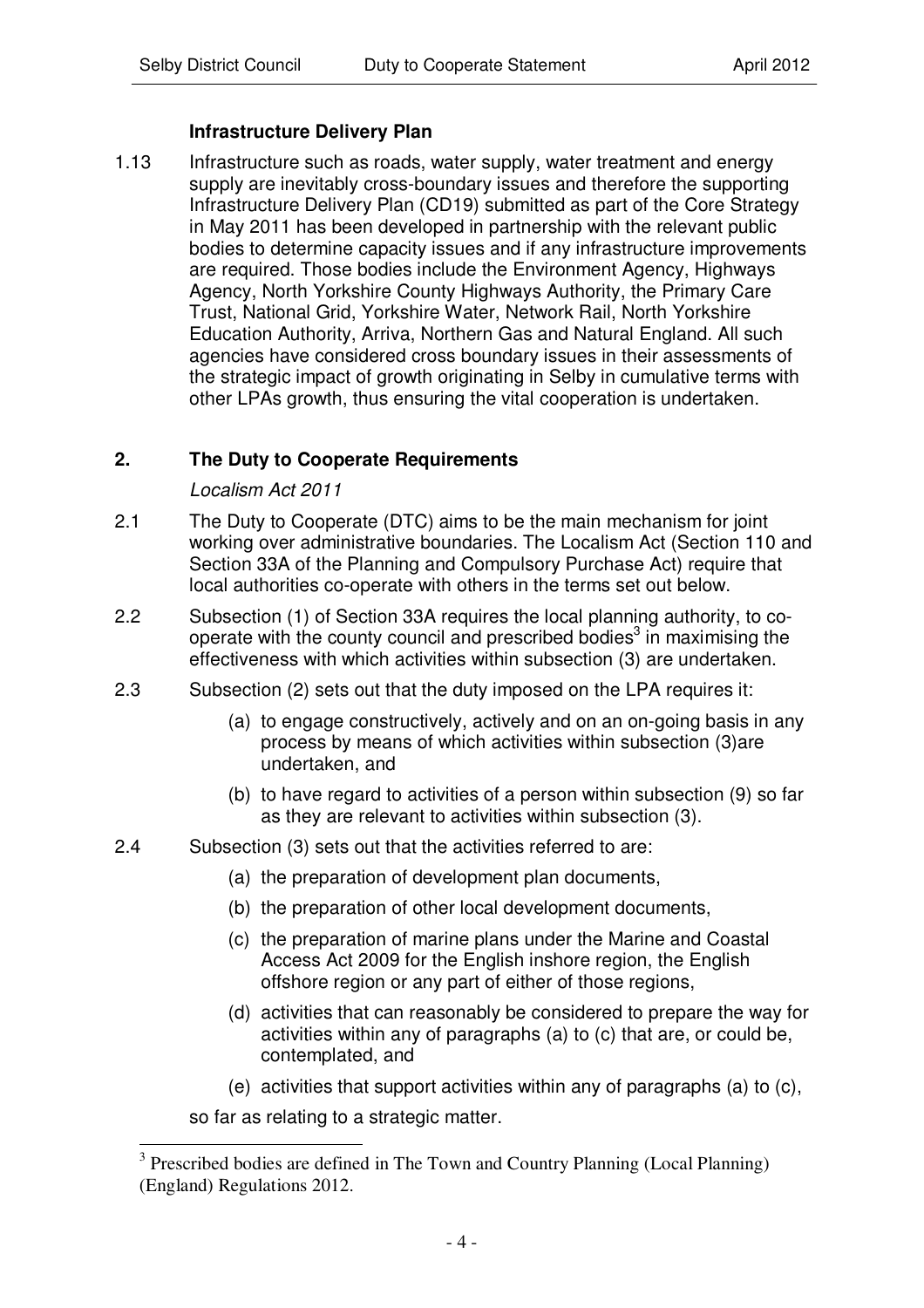- 2.5 For the purposes of subsection (3), each of the following is, by subsection (4), a "strategic matter":
	- (a) sustainable development or use of land that has or would have a significant impact on at least two planning areas, including (in particular) sustainable development or use of land for or in connection with infrastructure that is strategic and has or would have a significant impact on at least two planning areas, and
	- (b) sustainable development or use of land in a two-tier area if the development or use -
		- (i) is a county matter, or
		- (ii)has or would have a significant impact on a county matter.
- 2.6 Subsection (6) states that the engagement required of a person by subsection (2)(a) includes, in particular:
	- (a) considering whether to consult on and prepare, and enter into and publish, agreements on joint approaches to the undertaking of activities within subsection (3), and
	- (b) if the person is a local planning authority, considering whether to agree under section 28 to prepare joint local development documents.
- 2.7 Subsection (7) sets out that a person subject to the duty under subsection (1) must have regard to any guidance given by the Secretary of State about how the duty is to be complied with. However, as of April 2012, no guidance has been made available. CLG has taken a step back and is not planning to publish guidance.

#### *Guidance on how to comply with the Duty*

- 2.8 In the absence of specific government guidance, the Council has sought to frame this Statement in the light of the National Planning Policy Framework (NPPF, published March 2012) and have regard to Planning Advisory Service (PAS) advice.
- 2.9 It is understood that PAS intend to publish advice on how to comply with the DTC, but this is not yet forthcoming. Regard has therefore been given to oral advice given at an event on the DTC in Leeds on the 16 February 2012. A range of speakers from Department of Communities and Local Government, the Planning Inspectorate, the Environment Agency and PAS provided the context in delivering this new approach to strategic planning. Some general advice is published on their website (www.pas.gov.uk ). This includes a practice guide Strategic Planning and Investment Working for sustainable growth and A Simple Guide to Strategic Planning and the 'Duty to Cooperate'.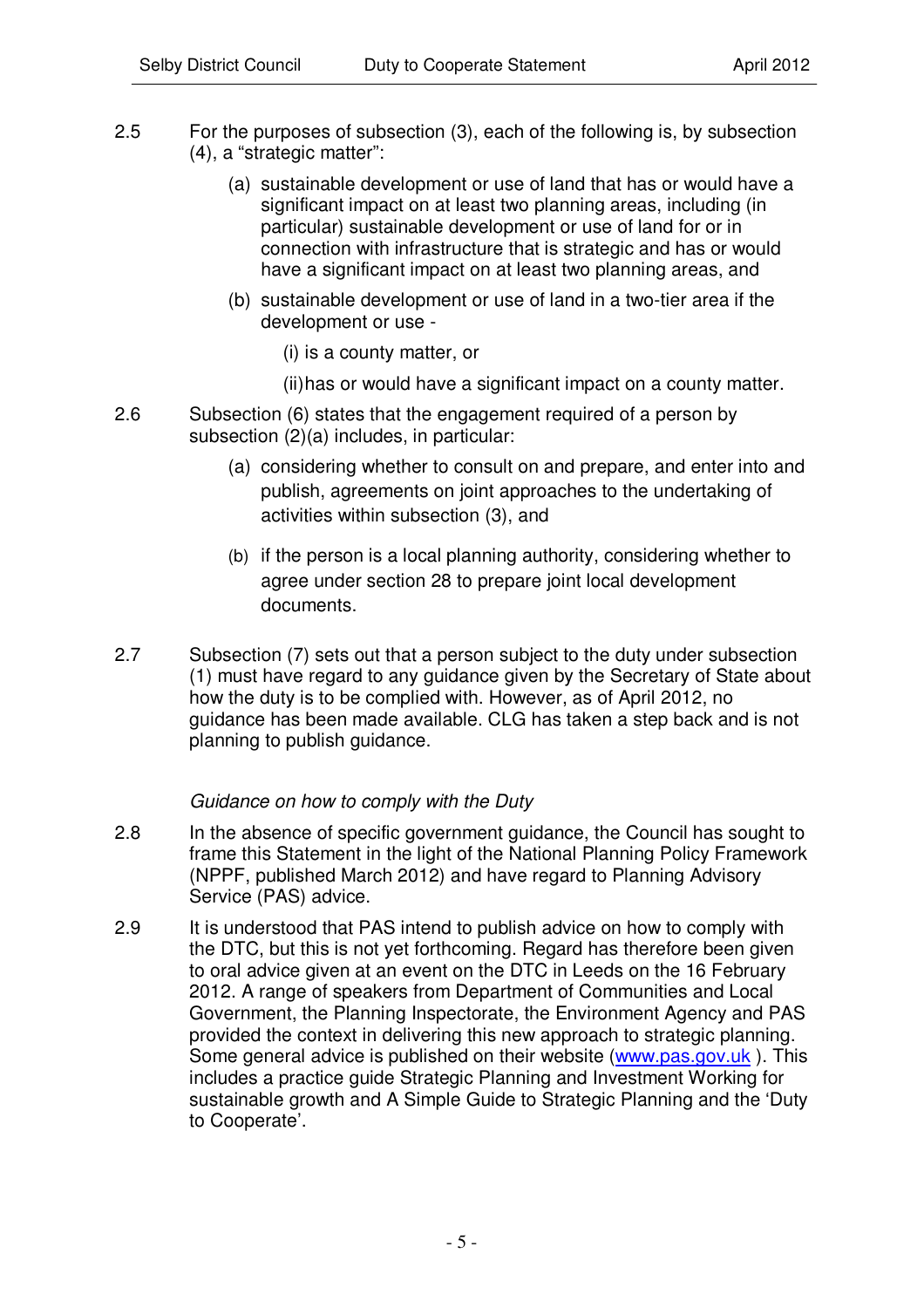# **The National Planning Policy Framework**

- 2.10 The recent NPPF sets out how LPAs should undertake planning strategically across local boundaries.
- 2.11 NPPF paragraph 178. Public bodies have a duty to cooperate on planning issues that cross administrative boundaries, particularly those which relate to the strategic priorities set out in paragraph 156. The Government expects joint working on areas of common interest to be diligently undertaken for the mutual benefit of neighbouring authorities.
- 2.12 NPPF paragraph 179. Local planning authorities should work collaboratively with other bodies to ensure that strategic priorities across local boundaries are properly co-ordinated and clearly reflected in individual Local Plans. Joint working should enable local planning authorities to work together to meet development requirements which cannot wholly be met within their own areas – for instance, because of a lack of physical capacity or because to do so would cause significant harm to the principles and policies of this Framework. As part of this process, they should consider producing joint planning policies on strategic matters and informal strategies such as joint infrastructure and investment plans.
- 2.13 NPPF paragraph 180. Local planning authorities should take account of different geographic areas, including travel-to-work areas. In two tier areas, county and district authorities should cooperate with each other on relevant issues. Local planning authorities should work collaboratively on strategic planning priorities to enable delivery of sustainable development in consultation with Local Enterprise Partnerships and Local Nature Partnerships. Local planning authorities should also work collaboratively with private sector bodies, utility and infrastructure providers *(see section 4 below).*
- 2.14 NPPF paragraph 181. Local planning authorities will be expected to demonstrate evidence of having effectively cooperated to plan for issues with cross-boundary impacts when their Local Plans are submitted for examination. This could be by way of plans or policies prepared as part of a joint committee, a memorandum of understanding or a jointly prepared strategy which is presented as evidence of an agreed position. Cooperation should be a continuous process of engagement from initial thinking through to implementation, resulting in a final position where plans are in place to provide the land and infrastructure necessary to support current and projected future levels of development.
- 2.15 NPPF paragraph 182. The Local Plan will be examined by an independent inspector whose role is to assess whether the plan has been prepared in accordance with the Duty to Cooperate, legal and procedural requirements, and whether it is sound. A local planning authority should submit a plan for examination which it considers is "sound" – namely that it is:
	- **Positively prepared** the plan should be prepared based on a strategy which seeks to meet objectively assessed development and infrastructure requirements, including unmet requirements from neighbouring authorities where it is reasonable to do so and consistent with achieving sustainable development;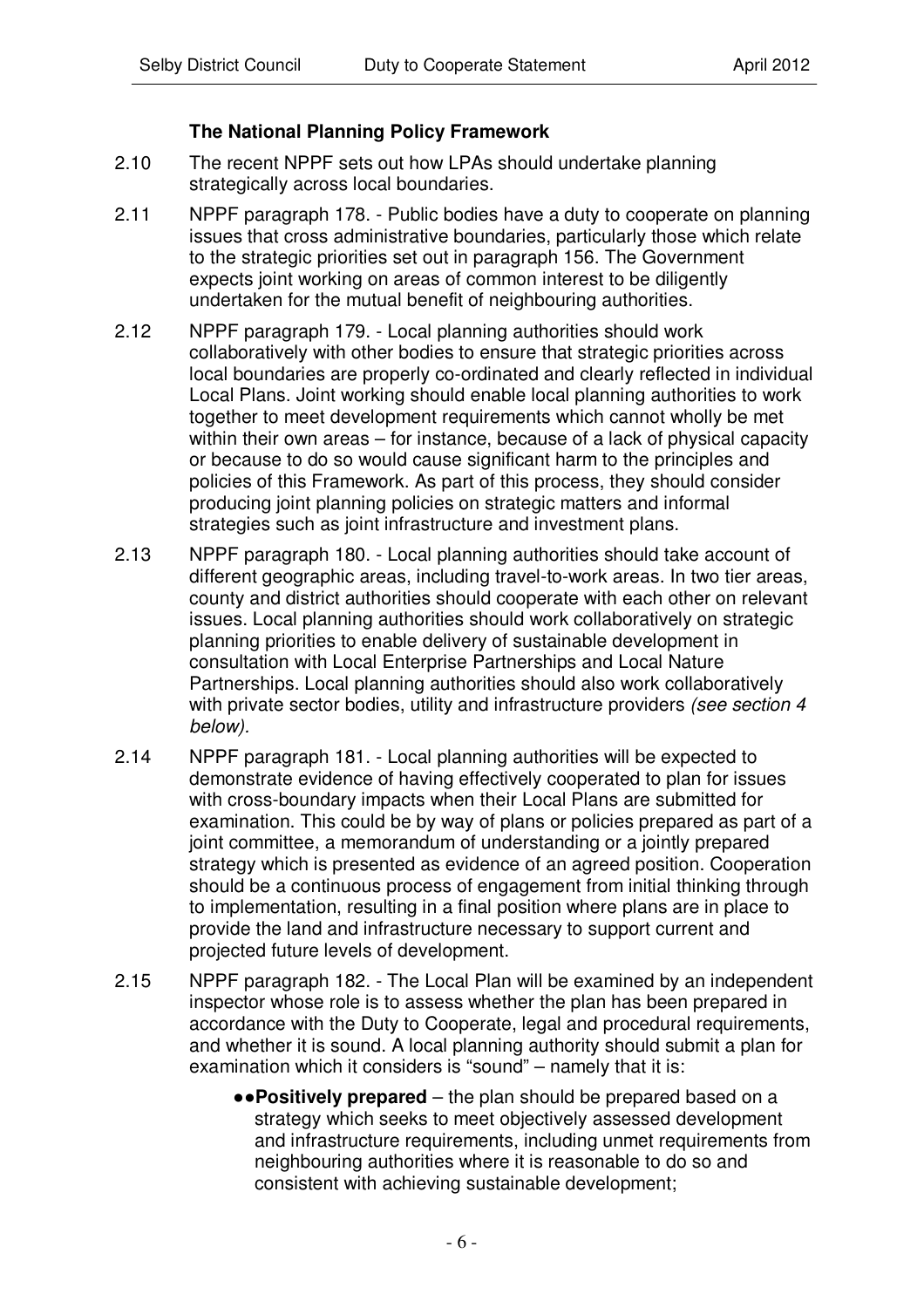- **.**•Justified the plan should be the most appropriate strategy, when considered against the reasonable alternatives, based on proportionate evidence;
- **Effective** the plan should be deliverable over its period and based on effective joint working on cross-boundary strategic priorities; and
- **Consistent with national policy** the plan should enable the delivery of sustainable development in accordance with the policies in the Framework.
- 2.16 Section 3 below sets out how the Council has met these NPPF requirements in relation to the Proposed Changes.
- 2.17 Section 4 outlines the cooperative approach to capacity and infrastructure requirements which has been followed by the Council.

#### **3.0 The Duty to Cooperate (DTC) and Proposed Changes January 2012**

- 3.1 The Proposed Changes January 2012 relate to 3 topics. These are the strategic approach to green belt releases, the scale of housing and employment development proposed for Tadcaster and the implications for the Green Belt and the overall scale of housing development over the plan period.
- 3.2 The process involved in, and associated with, proposing these changes will only engage the DTC if it falls within the meaning of "the preparation of development plan documents" in section 33A(3).The Council does not accept that this is the case for the reasons already set out in the introduction to this paper. If that is wrong, the DTC will nevertheless only come into play in respect of the 3 topics which form the subject of the Proposed Changes January 2012 because it is only these topics which have been subject to any further process after 15th November 2011. Moreover, the DTC would only then arise if the 3 topics relate to "strategic matters". The Council does not consider this to be the case for reasons which are set out below. However, even if this is wrong and the DTC were to apply, the Council nevertheless considers that it has done sufficient in the circumstances to comply with the duty.
- 3.3 This section considers each of the 3 topics in turn and for each assesses whether any elements of the 3 topics are 'strategic matters' as defined by the Localism Act, that is:

"*sustainable development or use of land that has or would have a significant impact on at least two planning areas, including (in particular) sustainable development or use of land for or in connection with infrastructure that is strategic and has or would have a significant impact on at least two planning areas*"

3.4 As part of this assessment it considers, how the Council has assessed the Proposed Changes for their cross boundary impacts through liaison and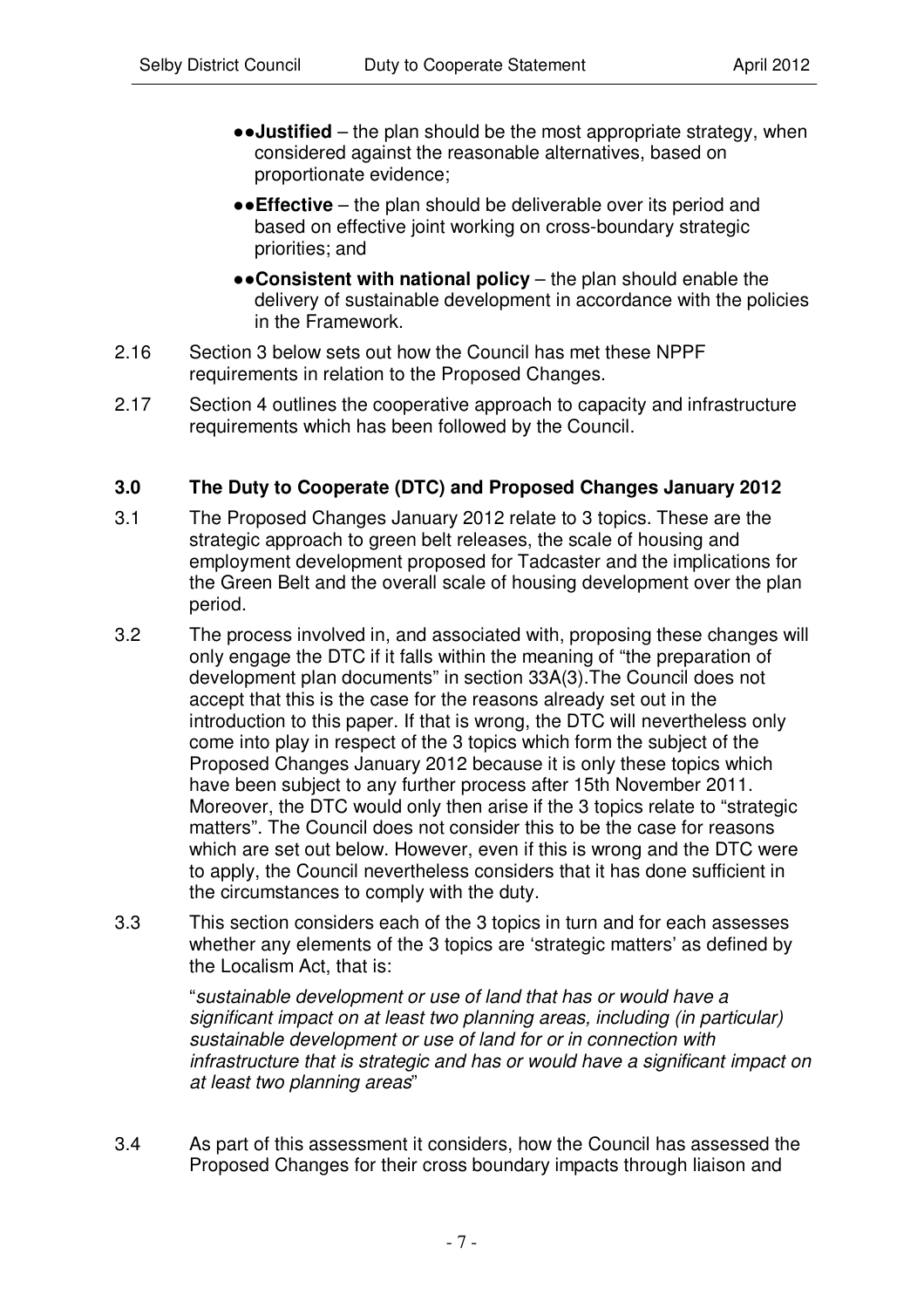cooperation with other public bodies on capacity and infrastructure planning as well as adjoining LPAs on commonality of approach to assessing housing requirements and impacts of Core Strategy policies.

- 3.5 The Council shows that, as the SDCS conforms to the extant RSS, the Proposed Changes in general conform to the Interim Spatial Strategy which has been agreed in the Leeds City Region.
- 3.6 This section also deals with the positive cooperation between adjoining LPAs in the region and also the limitations which attach to co-operation at present in the light of no regulations, no detailed CLG guidance (and only broad brush words in NPPF) and developing regional mechanisms.
- 3.7 In addition, Section 4 illustrates how the evidence base which has underpinned decisions relating to the Proposed Changes is based on a common approach in the sub-region.

# **a) Housing Scale and Distribution**

- 3.8 Clearly housing scale and distribution are strategic matters in the general planning policy sense and go beyond administrative boundaries. However only those strategic matters as defined by the LA11 are subject to DTC. Therefore this section considers whether the Proposed Changes in relation to housing scale and distribution "would have a significant impact on at least two planning areas".
- 3.9 The Proposed Changes do not alter the overall strategy. The Core Strategy is in conformity with RSS which was the mechanism for interpreting strategic planning issues across local authority boundaries.
- 3.10 The Submission Draft Core Strategy (SDCS) included a housing target of 440 dwellings per annum (dpa) in line with the RSS. The Proposed Change from 440 dpa to 450 dpa is derived from reviewing the housing needs of the District in the light of up-to-date evidence and in anticipation of the revocation of RSS.
- 3.11 It is recognised that the consideration of reviewing housing scale and distribution has the potential for having a significant impact. However because the Proposed Change is in excess of the RSS requirement (i.e. does not represent a potential shortfall against regionally agreed District allocations) and is only a small increase (based on robust local evidence), the Council considers that it is not a change which would have a significant impact in the regional context (see box below) and therefore does not fall within the DTC.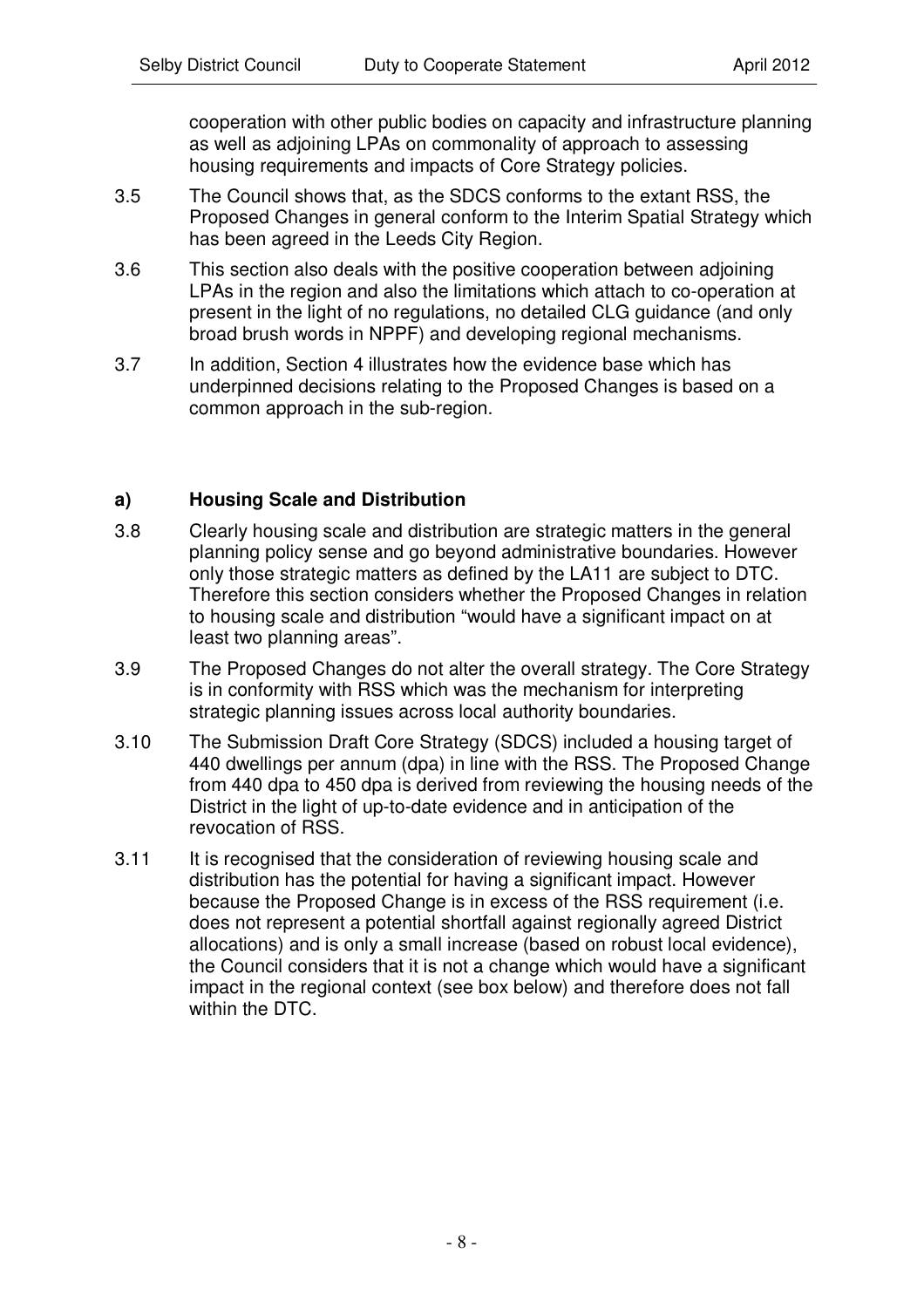| How Selby District's annual requirement of 450 dpa compares to our<br>neighbours (dwellings per year): |      |      |  |  |  |
|--------------------------------------------------------------------------------------------------------|------|------|--|--|--|
| 3660.                                                                                                  |      | 4700 |  |  |  |
| 1500                                                                                                   |      |      |  |  |  |
| 635                                                                                                    | then | 855  |  |  |  |
| 1170                                                                                                   | then | 1600 |  |  |  |
| 1230                                                                                                   |      |      |  |  |  |
| 390                                                                                                    |      |      |  |  |  |
|                                                                                                        |      | then |  |  |  |

- 3.12 The Council does however recognise that the approach to objectively assessing housing figures should be coordinated with other LPAs approaches for reasonable consistency and has set out below:
	- how the scale of housing requirement and retention of the overall strategy remains within the strategic priorities of the region as set out in the jointly prepared Interim Spatial Strategy
	- how cooperation with public bodies through the infrastructure delivery plan and consultation takes on board cross-boundary impacts and other common approaches to evidence base
	- How specific views from adjoining LPAs inform the position.
- 3.13 It has been shown that the SDCS has been developed within the regional mechanism for coordination of strategic planning issues through the RSS. Since the government's announcement of the intended revocation of RSS, there have been wider national and regional changes outside the control of the Council. LPAs in the region have sought to establish both informal and formal working relationships in order to tackle cross-boundary issues through regional spatial planning.
- 3.14 There are changing and ongoing methods of cooperation that the Council has engaged with whilst considering the Proposed Changes and Appendix 2 provides a summary table of the key milestones achieved in the sub regions of Leeds City Region (LCR) and North Yorkshire and York (NY&Y) (Selby District falls within both sub regions) to demonstrate that the SDCS and Proposed Changes are compliant with the strategic priorities agreed with neighbours.
- 3.15 The LCR Interim Spatial Strategy (ISS) takes forward the key strategic policies from the RSS. Appendix 3 is a copy of the Interim Spatial Strategy, to which all LPAs in the LCR are signed up. It was agreed by the Leaders'

<sup>&</sup>lt;sup>4</sup> Inspector's Report March 2012, plan to adopt in the summer 2012.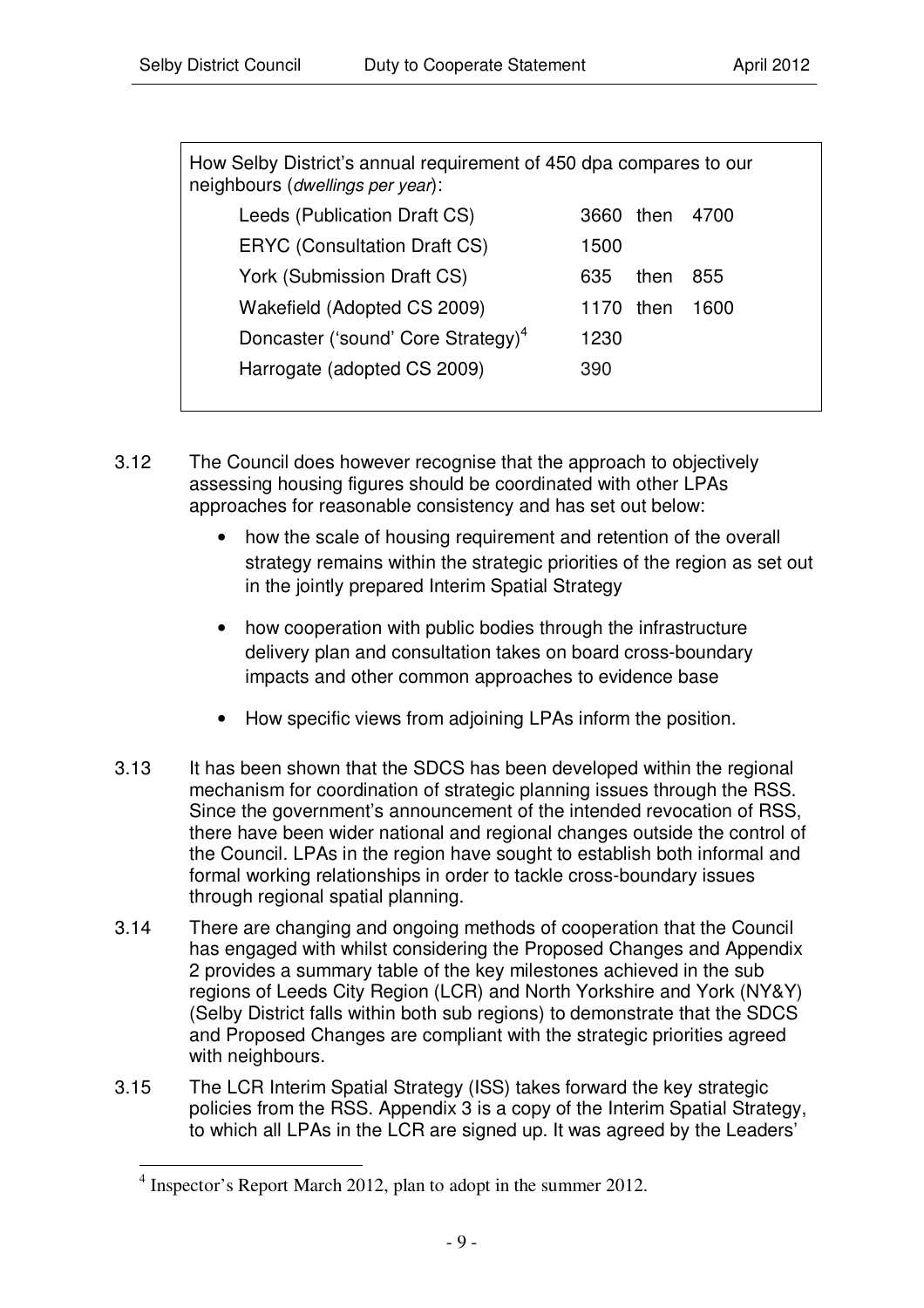Board of the Leeds City Partnership and the Local Enterprise Partnership; which has also in principle agreed to work on future joint planning arrangements.

- 3.16 Local Government for North Yorkshire and York agreed the "NY&Y Sub Regional Strategy" in 2011 but this hasn't been formally approved.
- 3.17 Concerning emerging methods of cooperation, the Council has been actively involved in a wide range of vehicles for cooperation including:
	- o LCR Leaders Board
	- o LCR Local Enterprise Partnership
	- o York, North Yorkshire and East Riding Local Enterprise Partnership
	- o North Yorkshire Development Plans Forum
	- o York Sub Area Joint Infrastructure Working Forum
	- o Duty to Cooperate Working Group LCR
- 3.18 These are both informal and formal structures where cross-boundary issues are raised and approaches decided in order to ensure cooperation between the LPAs in the region, including the spatial planning aspects of the work of the LEPs. The Leeds city region partnership is also the LEP. The Proposed Changes were specifically discussed with adjoining LPAs at the DTC Working Group at the January and March meetings.

#### **Revising the Core Strategy Housing Target and Distribution and Impacts cross boundary**

- 3.19 Whilst housing numbers and strategic priorities have been agreed in the RSS and strategic priorities in the region taken forward in principle through the ISS; regional arrangements are not yet at a stage where formal joint planning is established, nor are specific housing numbers agreed across borders. One of the reasons for this is that neighbouring LPAs are at different stages in developing their Local Development Frameworks
- 3.20 It has therefore not been possible to work with and agree housing numbers with our neighbours. Instead the Council considers that cross boundary issues have been taken into account because :
	- The methodology of re-assessing housing numbers in the light of ONS/CLG population and household projections is based on best practice in the light of local evidence and taking into account migration, household size and economic signals (Arup, November 2011 CD56)
	- The ONS population projection figures take into account migration across borders so already cross boundary impacts are reflected in figures
	- The Council cooperated with public bodies on infrastructure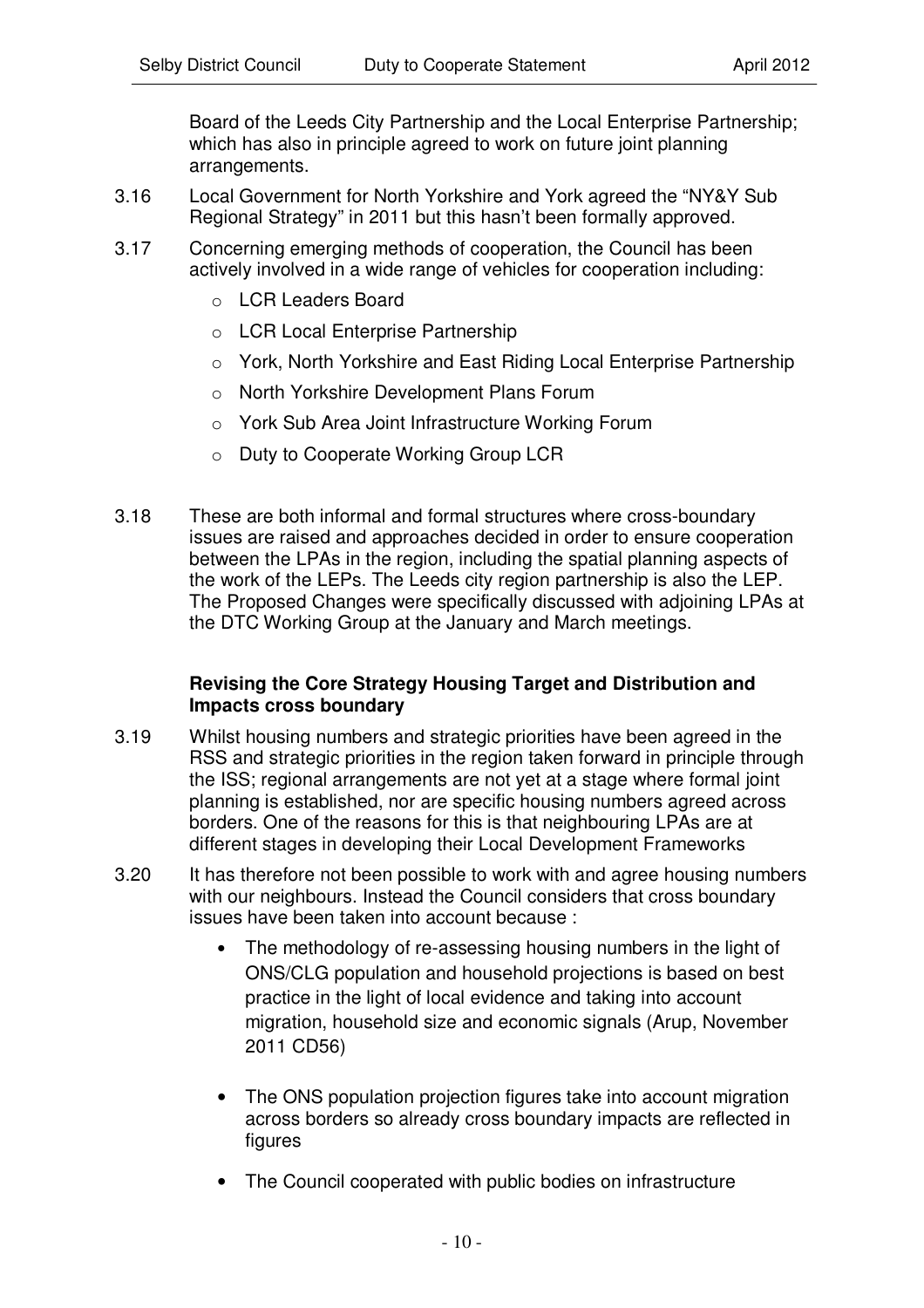requirements (see also section 4 below)

- The method used for re-assessment of the District housing requirement is not inconsistent with approaches of neighbours (see also Arup Housing Context Paper April 2012 CD56a)
- Neighbouring LPAs recognise that because of this further work it is apparent that SDCS and Proposed Changes are catering for Selby District's own requirements
- Neighbouring LPAs have also done similar exercises<sup>5</sup> and are catering for their own needs
- 3.21 The Council consulted on the revised housing target as part of the Proposed Changes Consultation exercise in January 2012. Further details on this process are explained in the Consultation Statement Addendum (CD9a). CD9a provides the list of bodies that were consulted. This consultation on the Proposed Changes with public bodies elicited no objections.
- 3.22 Selby District Council received 3 consultation responses from adjoining LPAs to the Proposed Changes to the Core Strategy. These are summarised below:

#### *Adjoining LPAs*

City of York Council

- Committed to working with SDC on cross boundary issues. Welcome the additional work that has been undertaken to review the evidence base. Highlights some points within the evidence base but raise no concerns over the housing scale and distribution.

East Riding Council

- Welcome opportunities to work on cross boundary issues which will help to ensure the authorities prepare complementary Local Plans and fulfil the requirements of the duty to cooperate.
- Note amendments to scale of housing and note additional evidence has been prepared to inform the level of housing. This approach is considered to be broadly consistent with the ERYC emerging Core Strategy.

North Yorkshire County Council

- Objection regarding Policy CP9 (specifically as it relates to the former mine sites) but from a planning perspective the County

<sup>&</sup>lt;sup>5</sup>With the exception of Wakefield who settled their housing numbers in the Core Strategy and Development Policies document adopted in 2009. This is an important point because it illustrates the difficulty of choreographing any review of scale and pattern of housing in that it shows not all authorities are at a point where figures are susceptible to change through plan preparation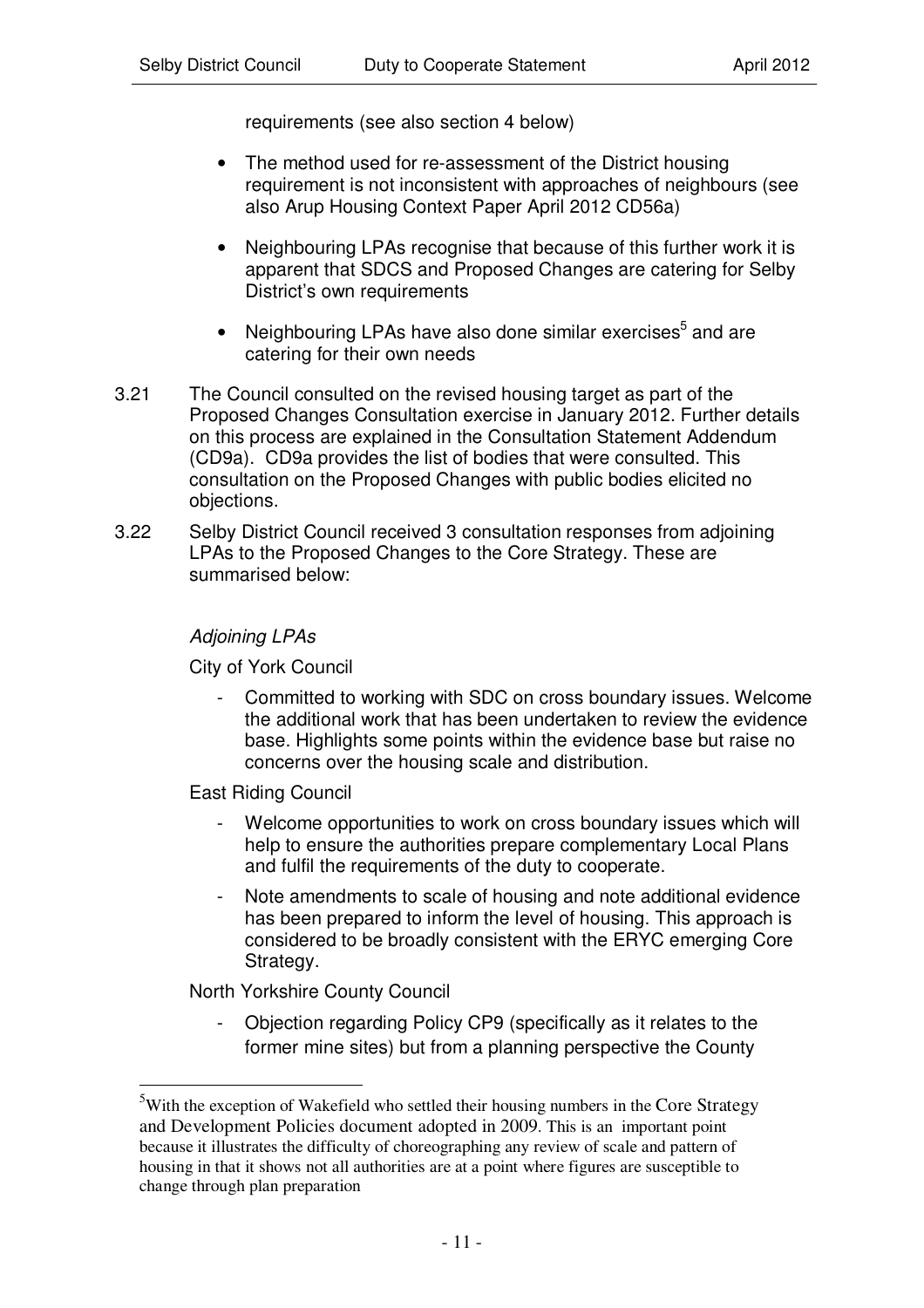Council does not wish to make any further comments in relation to the Submission Draft Core Strategy.

#### *Other Public Bodies*

7 responses were received from the following other public bodies - none of which raised any concerns:

- *The Coal Authority*
- *The Homes and Communities Agency*
- *The Theatres Trust*
- *The Highways Agency*
- *English Heritage*
- *The Environment Agency*
- *Natural England*

#### *Further Analysis of Impacts of adjoining Core Strategies*

- 3.23 The Council has considered cross boundary impacts of housing growth on and from neighbouring authorities as set out in the Arup Housing Paper (CD56) which considered the impact of both Leeds and York and East Riding and surrounding Districts.
- 3.24 Since the Proposed Changes were subject to consultation in January, a number of neighbouring LPAs have made progress on their own Core Strategies including assessments of their own housing requirements. An up-dated, further assessment has been undertaken in March/April 2012 to ensure that the further progress that adjoining LPAs have made on their LDFs has been taken into account (see Arup Report April 2012, CD56a).
- 3.25 This is in addition to the further written statements provided by the neighbouring LPAs on the cross boundary impacts. The Council specifically sought written views from neighbouring LPAs in March this year and copies of the statements from neighbouring authorities are provided at Appendix 4 of this Statement. These statements confirm the above and demonstrate that the Proposed Change is small and not a strategic matter because it would not have a significant impact on at least two planning areas.

#### **b) Distribution – level of employment and housing growth in Tadcaster / deliverability issues**

3.26 The strategy for the distribution of new employment and housing development within the District is in conformity with the RSS. Selby is the Principal Town being the focus of growth and the Local Service Centres of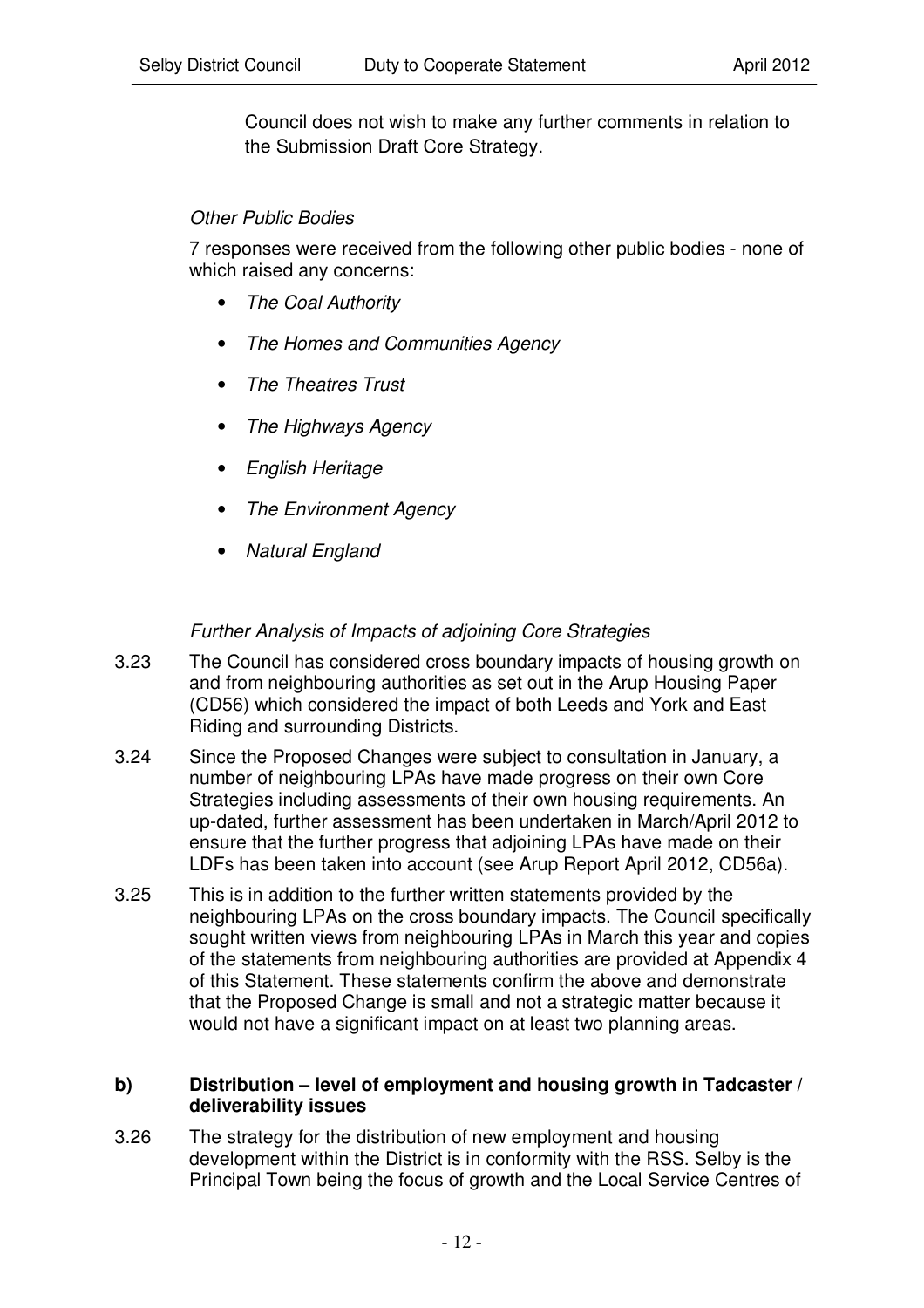Tadcaster and Sherburn in Elmet accommodating local needs (along with the most sustainable designated service villages). The principles of this distribution strategy have not been altered through the Proposed Changes.

- 3.27 Further, the method for allocating the specific amounts of housing growth to the settlements remains unchanged in principle, being based on a balanced approach of directing development to areas of need as evidenced in the 2009 Selby District Strategic Housing Market Assessment (SHMA) (see Background Paper No. 3 and its Addendum (CD22b) and Background Paper No. 14 (CD22m)). The change to the numbers results from returning to the SHMA data rather than the previous approach in the SDCS of skewing the requirement to take account of other objectives. The revised approach is considered more robust and based on precise evidence.
- 3.28 There is no change to employment figures. Policy CP9 establishes that 5- 10 hectares of employment land will be allocated in each of the two Local Service Centres through the Sites Allocation Development Plan Document.
- 3.29 The Proposed Change to the level of growth in Tadcaster is a direct result of returning to the evidence base on housing need and taking into account the availability of land for new development in Tadcaster. The effect of the Proposed Change is illustrated in the table below:

|           | <b>Overall</b><br>Requirement<br><b>SDCS</b><br>% | <b>Overall</b><br>Requirement<br><b>Proposed</b><br>Change<br>% | <b>SDCS Policy</b><br>CP <sub>2</sub><br><b>New</b><br><b>Allocations</b> | <b>Proposed</b><br><b>Change CP2</b><br><b>New</b><br><b>Allocations</b> | <b>Difference</b> |
|-----------|---------------------------------------------------|-----------------------------------------------------------------|---------------------------------------------------------------------------|--------------------------------------------------------------------------|-------------------|
| Sherburn  | 9                                                 | 11                                                              | 498                                                                       | 718                                                                      | $+220$            |
| Tadcaster | 9                                                 |                                                                 | 457                                                                       | 364                                                                      | - 93              |

- 3.30 The Infrastructure Delivery Plan (IDP) working group (see also section 4 below) assessed the impact on infrastructure capacity of these proposed changes prior to consultation. This exercise on understanding impacts on capacity of infrastructure raised no concerns over the changes to the housing figures (the Addendum to the IDP (CD19a) provides a summary) and informed the Proposed Changes prior to consultation. The responses to the consultation from LPAs and other public bodies are referenced in Section 3 above.
- 3.31 The Council considers the potential cross boundary policy impacts would relate to the SDCS strategic objectives to reduce out commuting and seek to increase self-containment. Would the scale of the re-distribution of housing growth impact on this objective and thus whether there is a significant impact on at least two planning areas? The Council does not consider this to be the case taking a holistic view.
- 3.32 Sherburn already has a significant level of existing employment opportunities and safeguarded land. The increase in housing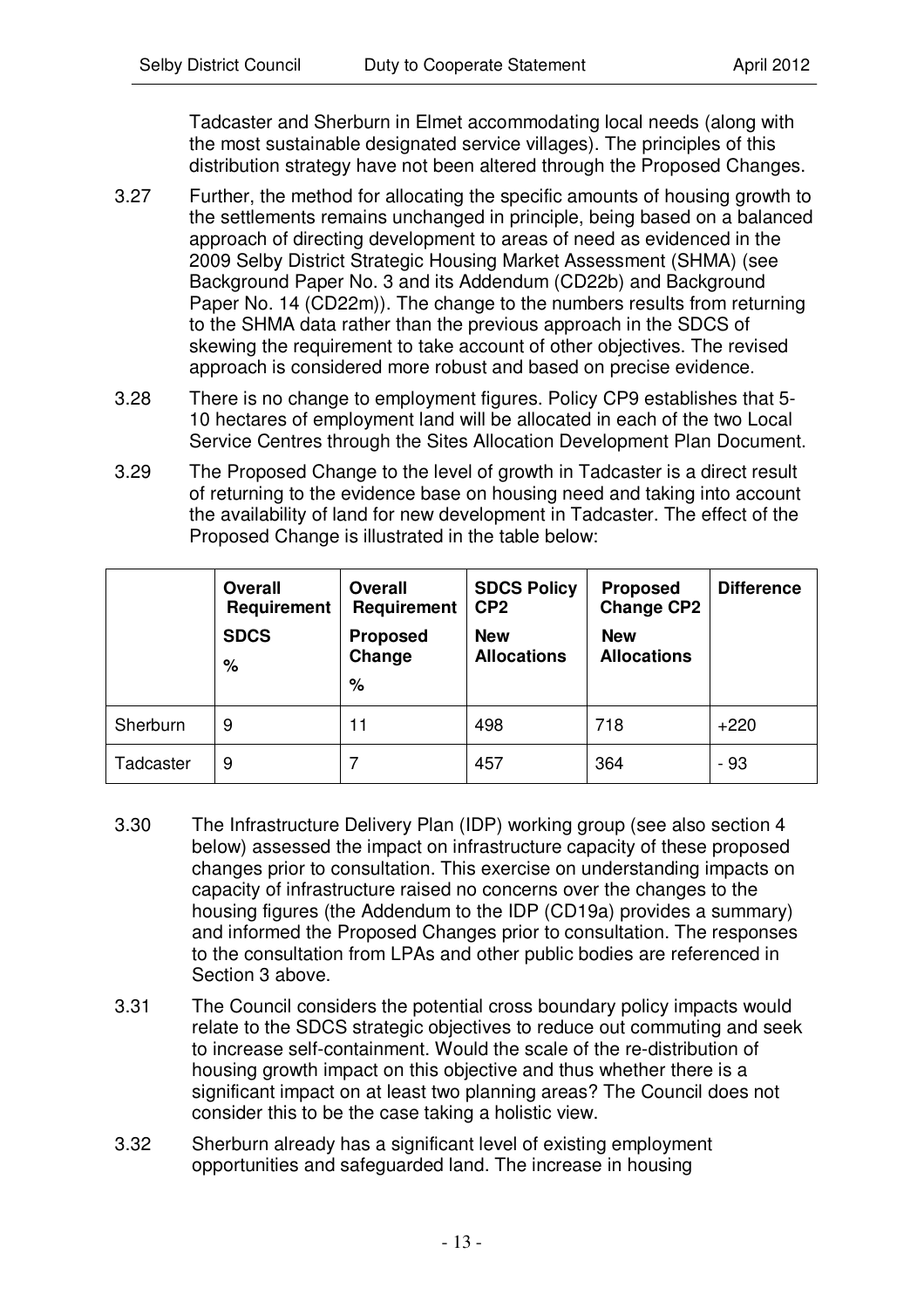development in Sherburn in Elmet accords with the Plan's objective to balance housing with jobs.

- 3.33 Overall the level of out-commuting which might be argued may increase by way of more housing in Sherburn because of its close association with Leeds is likely to be offset by the potential reduction in potential outcommuting from Tadcaster (to York and Leeds) by way of reduced housing development proposed in that town. The impact would be generally neutral overall in respect of out-commuting as shown in the paragraphs below.
- 3.34 The 2009 SHMA (CD24) (Table B32) shows that both Sherburn in Elmet and Tadcaster towns have the same level of self containment within the District of 57%. The Western sub-area is more self-contained at 50% than the Northern sub-area, which at only 36% is the least self-contained area in Selby District.
- 3.35 Commuters to York are particularly likely to live in the E, NE and N sub areas.

Commuters to Leeds were particularly likely to live in W, Sherburn, N and Central sub areas.

Commuters to elsewhere in West Yorkshire were particularly likely to live in S, W and Tadcaster sub-areas

- 3.36 This indicates that the towns are similarly affected by out-commuting. The Proposed Change to alter the proportions of housing requirement to reduce housing at Tadcaster will likely reduce potential for out-commuting to West Yorkshire and to increase housing at Sherburn in Elmet is likely to increase out-commuting to Leeds. Although the impacts may be felt across the boundary, the effect is expected to be small and overall neutral (there is no specific empirical evidence the Council, can turn to here) so the Council concludes that it is unlikely that there will be a significant impact on at least two planning areas and does not therefore fall within the DTC.
- 3.37 The adjoining LPA statements (at Appendix 4) confirm the Council's view that the re-distribution of housing between Tadcaster and Sherburn-in-Elmet does not have a significant impact.

#### **c) New Green Belt Policy**

- 3.38 The Proposed Changes include a strategic policy to review Green Belt and only consider boundary alterations if exceptional circumstances can be demonstrated.
- 3.39 This approach conforms to Policy YH9 of the RSS (specifically part D) and is compliant with the NPPF. The LCR Interim Strategy Statement signs up to the principle of Green Belt review through its endorsement of YH9.
- 3.40 Clearly the Green Belt is a strategic matter in the general planning policy sense and goes beyond administrative boundaries. However only those strategic matters as defined by the LA11 are subject to DTC. Therefore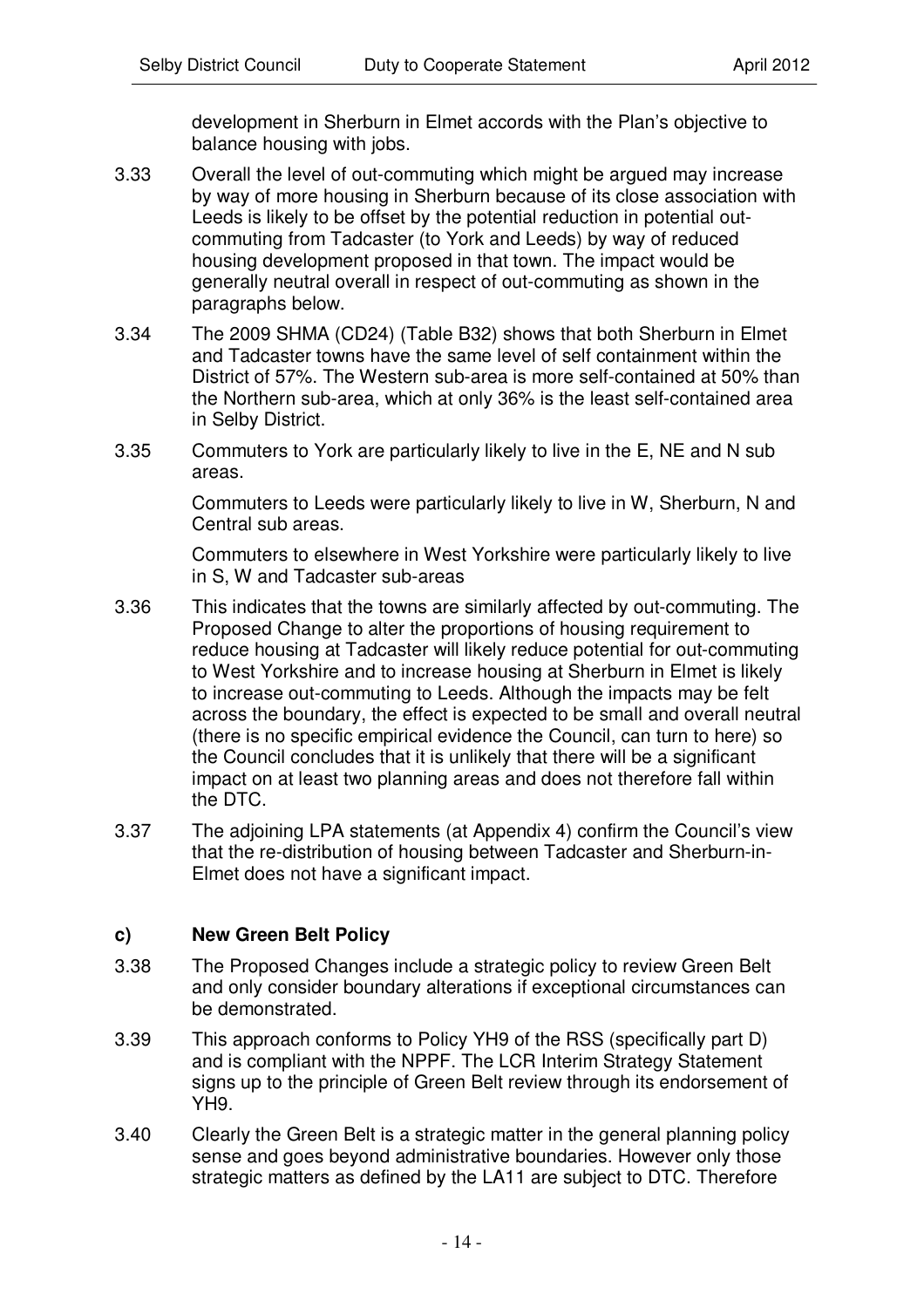this section considers whether the Proposed Changes in relation to Green Belt "*would have a significant impact on at least two planning areas*".

- 3.41 The Proposed Change only provides the strategic framework within which to undertake a future review which will inform the SADPD. The review may only affect detailed boundaries of those settlements within SDC administrative boundary; it is not a wholesale review of the West Yorkshire and York Green Belts.
- 3.42 The Council does not consider that the introduction of the new Green Belt policy in the Core Strategy at this stage is a 'strategic matter' within the definition of the LA11 as it would not have a significant impact across the boundary with Leeds and York and does not therefore fall within the DTC.
- 3.43 The Council consulted on the approach to the Green Belt as part of the Core Strategy Proposed Changes Consultation January 2012, as detailed in the submitted Consultation Statement Addendum (CD9a).
- 3.44 It should be noted that the West Yorkshire Green Belt affects common boundaries between Selby and Leeds, Wakefield, Doncaster and Harrogate only. The York Green Belt affects common boundaries between Selby and York and Harrogate only.
- 3.45 Two comments were received from affected LPAs and their comments in relation to Green Belt are summarised below:
	- North Yorkshire County Council Objection regarding Policy CP9 (specifically as it relates to the former mine sites) but from a planning perspective the County Council does not wish to make any further comments in relation to the Submission Draft Core Strategy.
	- City of York Council No objections from York. General comments from them welcome the introduction of a new policy on Green Belt and recognise that it will be important to work with SDC at such time that a Green Belt review will be undertaken.
- 3.46 Further written statements on cross-boundary impacts were received in April 2012 from adjoining LPAs and these are provided in Appendix 4 and summarised below:

#### LEEDS

• It is Leeds City Council's view that the emerging Selby Core Strategy is compatible with the emerging Core Strategy in Leeds and does not raise any strategic housing or other implications.

#### WAKFFIFI<sub>D</sub>

• It is Wakefield Council's view that the emerging Selby Core Strategy is compatible with the planning framework in Wakefield and does not raise any strategic housing or other implications.

#### DONCASTER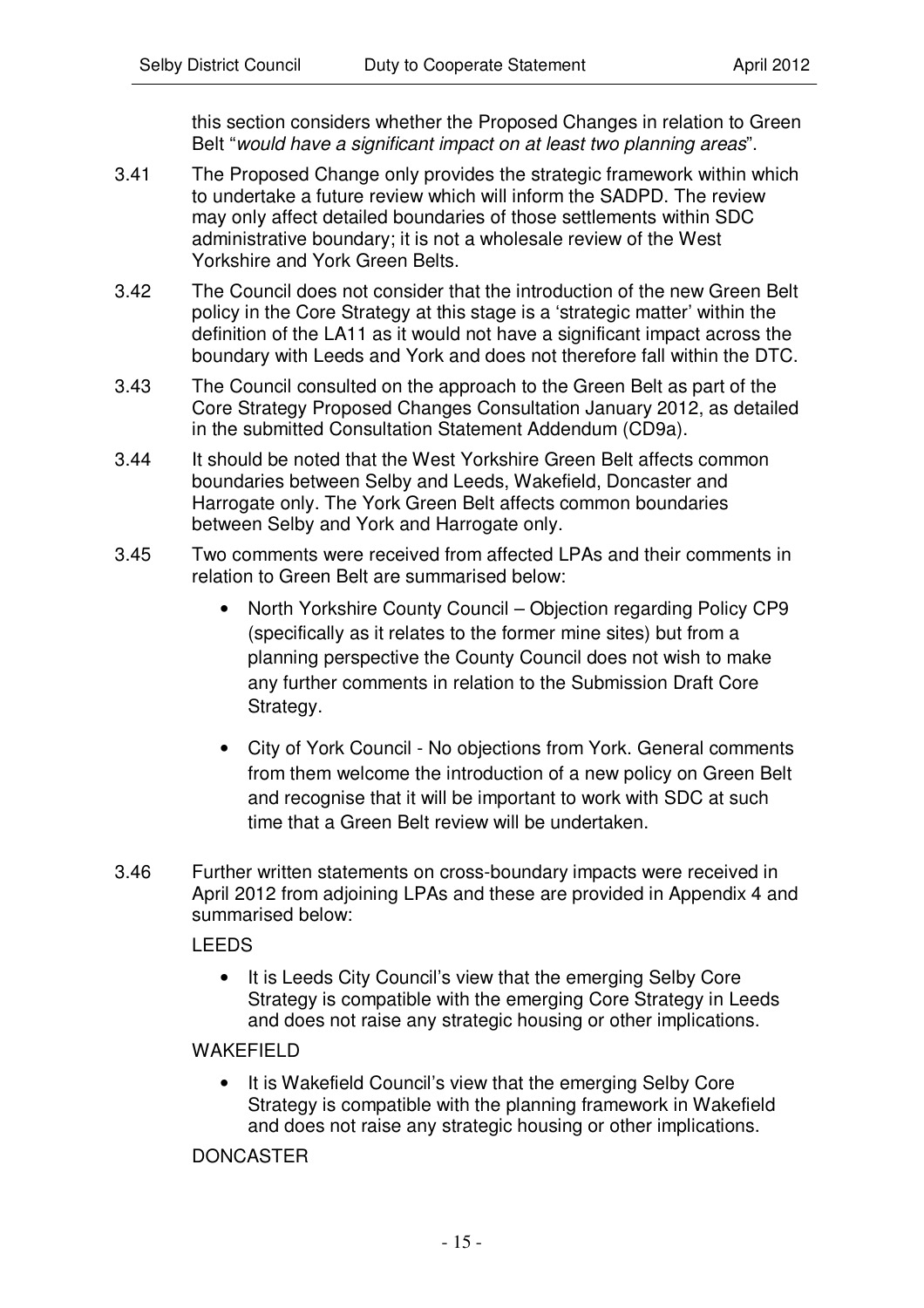It is Doncaster's Council's view that the emerging Selby Core Strategy is compatible with the planning framework in Doncaster and does not raise any strategic housing or other implications.

#### YORK

- The introduction of a new policy on the Green Belt which seeks to protect the general extent of the Green Belt and control inappropriate development in the Green Belt in your Submission Draft Core Strategy Further Consultation document is welcomed and aligned with City of York Council's approach to the Green Belt. We recognise that it will be important to continue to work with Selby District Council, including at such a time that a Green Belt review will be undertaken.
- 3.47 These comments confirm the Council's conclusion that proposed change to incorporate a strategic Green Belt policy is not a strategic matter so the DTC does not apply.
- 3.48 At this stage of policy development the cooperation could not take place in any event; it is only when the review is triggered that full cooperation will commence. At that point it will be possible to identify and assess any significant impacts across two or more planning areas.
- 3.49 It should be noted that both Leeds and York emerging Core Strategies propose Green Belt reviews. Through the LCR and NY&Y Sub Area Infrastructure Working Groups, each Authority has agreed that they would be part of a Green Belt Working Group for Selby District Council at an appropriate time in the future. This proposal for a new working group reflects the Council's proactive approach in engaging neighbouring authorities in policy development and is a future opportunity for cooperation on strategic issues which might emerge in the course of the review.

#### **4. Evidence Base**

- 4.1 The NPPF states that the Government expects joint working on areas of common interest to be diligently undertaken for the mutual benefit of neighbouring authorities; and that local planning authorities should also work collaboratively with private sector bodies, utility and infrastructure providers
- 4.2 At paragraph 218 it states that "Where it would be appropriate and assist the process of preparing or amending Local Plans, regional strategy policies can be reflected in Local Plans by undertaking a partial review focusing on the specific issues involved. Local planning authorities may also continue to draw on evidence that informed the preparation of regional strategies to support Local Plan policies, supplemented as needed by up-to-date, robust local evidence."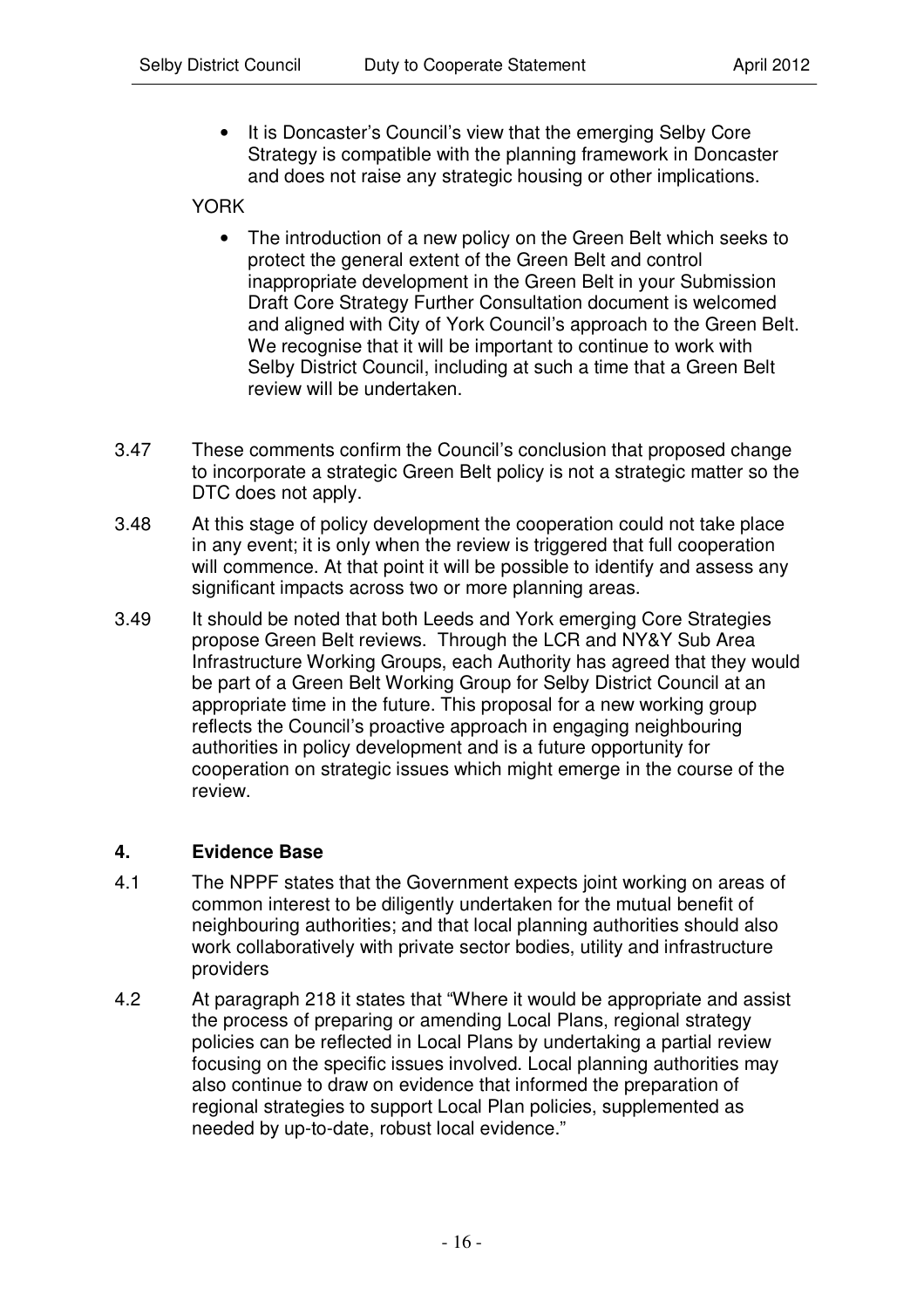# *Infrastructure Delivery Plan*

- 4.3 The DTC requires cooperation not just with neighbouring authorities but with public bodies too, particularly regarding planning for infrastructure.
- 4.4 The Council has on-going close working relationships with a wide range of public bodies in order to assess infrastructure requirements and potential capacity issues in the light of new development through the LDF process. Regular liaison meetings inform investment decisions and highlight any issues. These are held with for example, the Environment Agency, Yorkshire Water, Highways Agency and the Primary Care Trust.
- 4.5 With particular reference to the consideration of revised housing scale and distribution; following receipt of the recommendations of the Arup Housing Paper (CD56) in November 2011, the Council developed housing number options to be consulted on and contacted the members of the Infrastructure Delivery Plan (IDP) Working Group who are:
	- o The Environment Agency
	- o NYCC Education
	- o Arriva Buses
	- o NYCC Highways
	- o The Highways Agency
	- o North Yorkshire and York Primary care Trust
	- o Yorkshire Water
	- o CE Electric UK
	- o National Grid
	- o Open Reach (BT)
	- o Network Rail
	- o Natural England
- 4.6 Specific questionnaires were sent and meetings held to ascertain at the earliest opportunity the local and cross boundary impacts of the proposed changes to the housing figures. The bodies were asked to provide comments on the capacity of settlements to accommodate additional growth in terms of whether the increase in housing numbers would:
	- a. Have no significant impact and/or cause no significant problem.
	- b. Have a significant impact
	- c. Have a minimal impact which can be addressed at Site Allocations Stage
- 4.7 This exercise on understanding impacts on capacity of infrastructure raised no concerns over the changes to the housing figures (the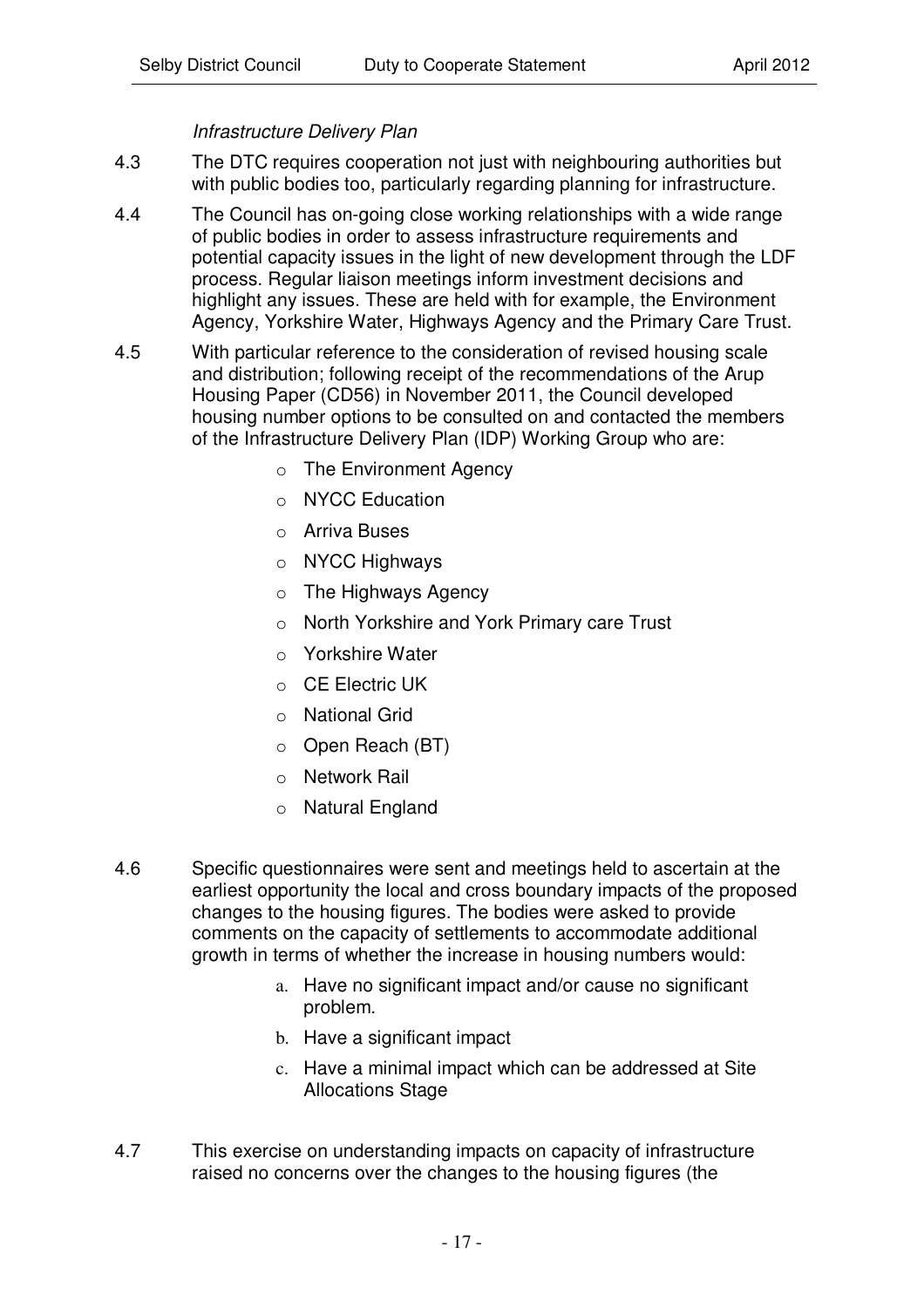Addendum to the IDP (CD19a) provides a summary) and informed the Proposed Changes prior to consultation. The responses to consultation from LPAs and other public bodies are referenced at Section 3 above.

# *Strategic Housing Land Availability Assessment (SHLAA)*

- 4.8 The Selby District SHLAAs (both in 2008 CD23-c and 2011 CD55) were undertaken in compliance with the North Yorkshire sub regionally agreed guidance, which demonstrates cooperation and consistency of approach in assessing the supply side of housing land requirements.
- 4.9 In order to reassess deliverability of the revised housing target, the Council has updated the Strategic Housing Land Availability Assessment Exercise during the suspension. The following engagement was undertaken:
	- A four week call for sites exercise was undertaken in October 2011, approximately 200 new sites were received..
	- In order to revise the methodology the Stakeholder Working Group met on the 27th October 2011. The Stakeholder Working Group includes house builders, housing providers and registered social landlords and one of the neighbouring authorities (Wakefield)
	- In November and December 2011 Policy Officers met with the Environment Agency and North Yorkshire Highways Authority to discuss and revise the methodology. Yorkshire Water has also been actively engaged in discussions to revise the methodology.
	- Following assessment of the sites the SHLAA was consulted further in January 2012 and 59 responses were received from stakeholders and landowners.
	- Policy Officers have also been actively engaged in Leeds City Region Meetings, and on 26th January 2012 met to share experience in developing an effective SHLAA Stakeholder Working Group.
- 4.10 Further details of the general approach undertaken and agreements with infrastructure providers can be found within the SHLAA (CD55a).

#### *North Yorkshire Strategic Housing Market Assessment (NYSHMA)*

- 4.11 The Council's SHMA was approved in 2009 (CD24). A cross-boundary SHMA undertaken jointly with other North Yorkshire authorities was published in November 2011 during the EIP suspension.
- 4.12 This provides a strategic, county-wide perspective on the issues facing the housing market. The NYSHMA (CD54) assesses projected changes in the housing market at local authority level as well.
- 4.13 The NYSHMA report emphasises that it is intended to form part of the evidence base for identifying future housing requirements. It states clearly that its role is not to provide definitive estimates of future housing need or top-down targets. In recognition of this three different scenarios were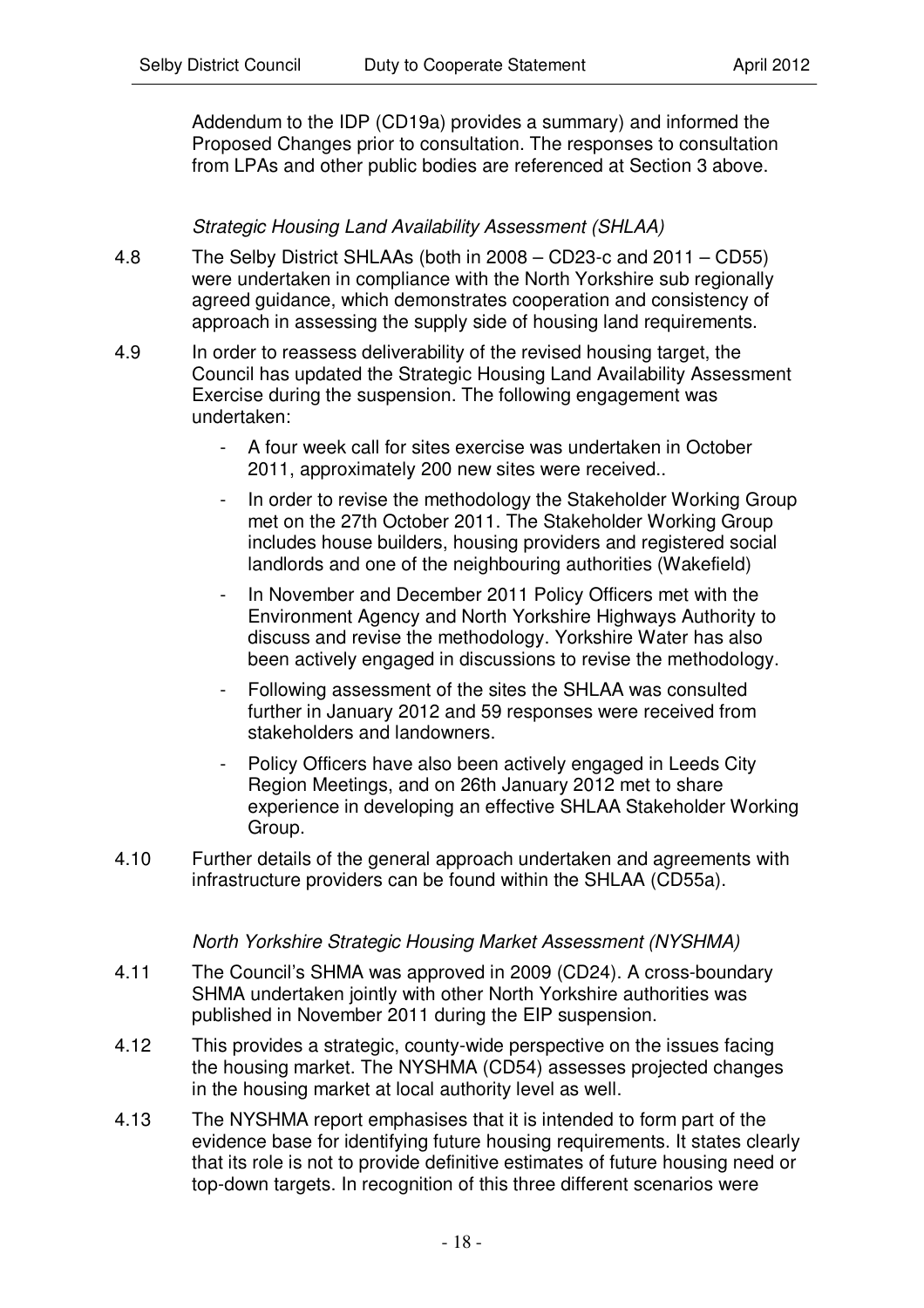modelled on future housing requirements based on 2008 Sub-National Population Projections (SNPP).

4.14 The NYSHMA is a shared evidence base considering cross-boundary issues and has been reviewed as part of the assessment of the revised housing requirement. A further housing context paper provides more details (Arup April 2012 CD56a).

#### *Sustainability Appraisal*

4.15 In addition to Sustainability Appraisal work being undertaken for the SDCS at each stage of the Plan's development in order to assess social, environmental and economic impacts, specific SA was undertaken as part of the Proposed Changes to the Core Strategy to ascertain if there were any wider sustainability impacts from the increase in the housing target. The SA addendum (CD17h) was published on the Council's website as part of the consultation on the Proposed Changes in January 2012 and outlines how the Proposed Changes to the Core Strategy have been assessed.

#### *Other Cross Boundary Common Evidence Base*

4.16 It is also worth noting that all the LPAs in the region are signed up to the Regional Econometric Model (REM) for job forecasts which feed into Employment Land Reviews and assessments of future economic forecasts and growth. The District's latest REM forecasts and those of Leeds and York have been reviewed in the housing context paper (Arup, April 2012, CD56a) in so far as they relate to assessing future housing requirements.

#### **5. Conclusions**

- 5.1 The majority of the submitted Selby District Core Strategy was subject to examination in public in September 2011 and is therefore not required to demonstrate compliance with the DTC as it was submitted prior to the 15 November and the duty cannot be applied retrospectively. The Council has demonstrated how the development of the SDCS was undertaken under the RSS system and was therefore subject to appropriate strategic co-ordination on cross-boundary issues in that context. It has been suggested that potentially the '3 topics' or Proposed Changes could fall within the remit of the DTC but SDC does not accept this because it does not consider that they fall within the meaning of "the preparation of development plan documents".
- 5.2 However, the Council has reviewed its approach to the Core Strategy Proposed Changes with regard to the DTC and finds, in relation to the 3 topics and related Proposed Changes, that because they do not have or would not have a significant impact on at least two planning areas they do not fall within the definition of 'strategic matters' set out in the Localism Act 2011 and therefore there is no DTC in respect of them for this reason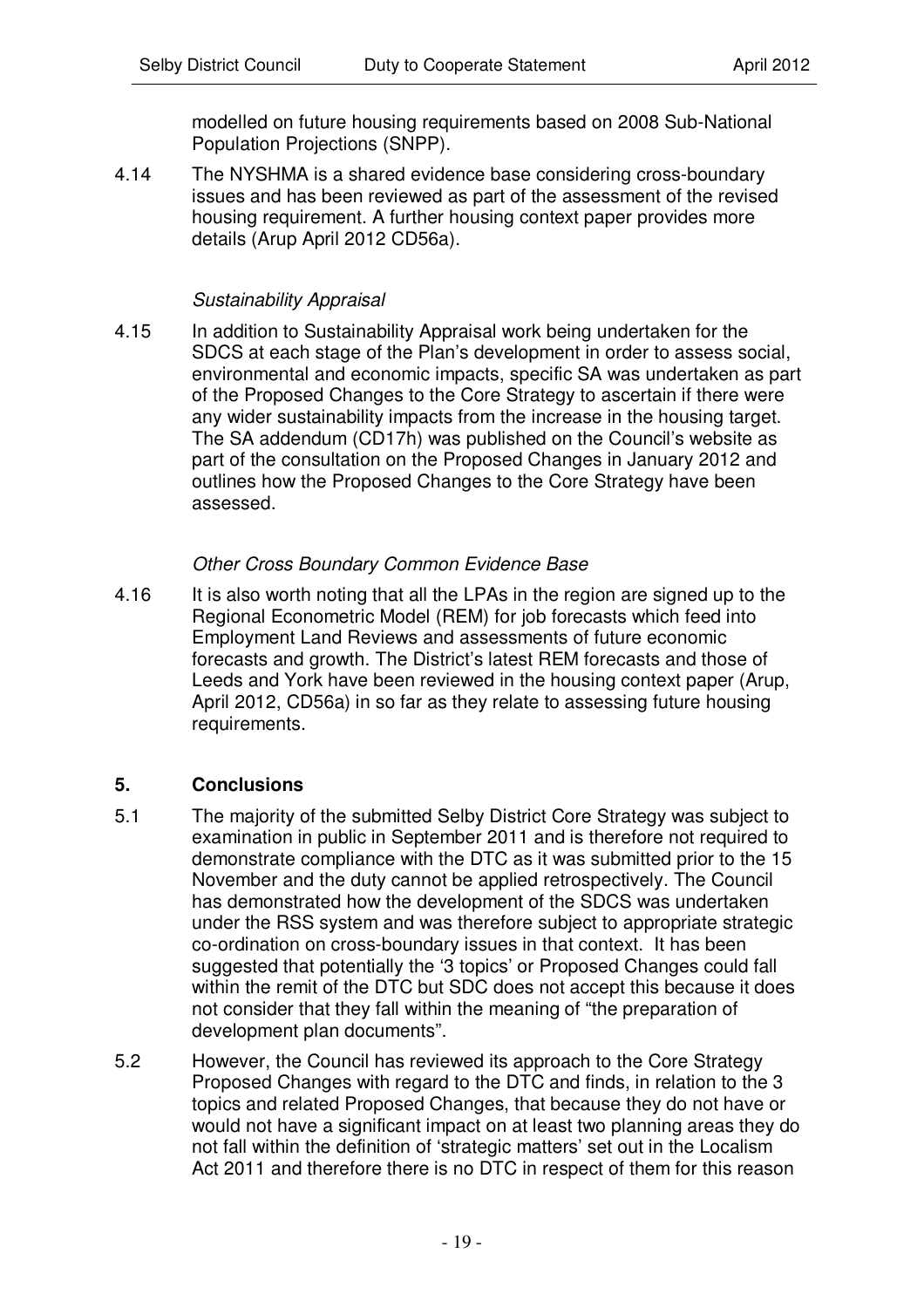also. No significant cross-boundary impacts have been identified by adjoining LPAs as well as SDC.

- 5.3 However, the Council is fully committed to co-operation on cross boundary issues. It has demonstrated in this statement how the Core Strategy is in general conformity to the RSS which was the mechanism for tackling strategic, cross boundary issues before the introduction of the DTC.
- 5.4 This statement also shows that the Proposed Changes remain within the SDCS strategy and that remains in conformity with the emerging strategic spatial planning priorities of the region through the LCR Interim Spatial Strategy.
- 5.5 Moreover, the Council has demonstrated that the Proposed Changes have been assessed for their cross boundary impacts through liaison and cooperation with other public bodies on capacity and infrastructure planning as well as adjoining LPAs on commonality of approach to assessing housing requirements and impacts of Core Strategy policies.
- 5.6 While it has to be recognised that it is simply not possible to achieve a fully cooperative approach on specific numbers, it would be imprudent to wait for regional agreement on numbers in the light of the imperative to progress Local Plans to adoption.
- 5.7 In all the circumstances the Council considers that were the DTC to apply, it has demonstrated that it has done sufficient to comply with it.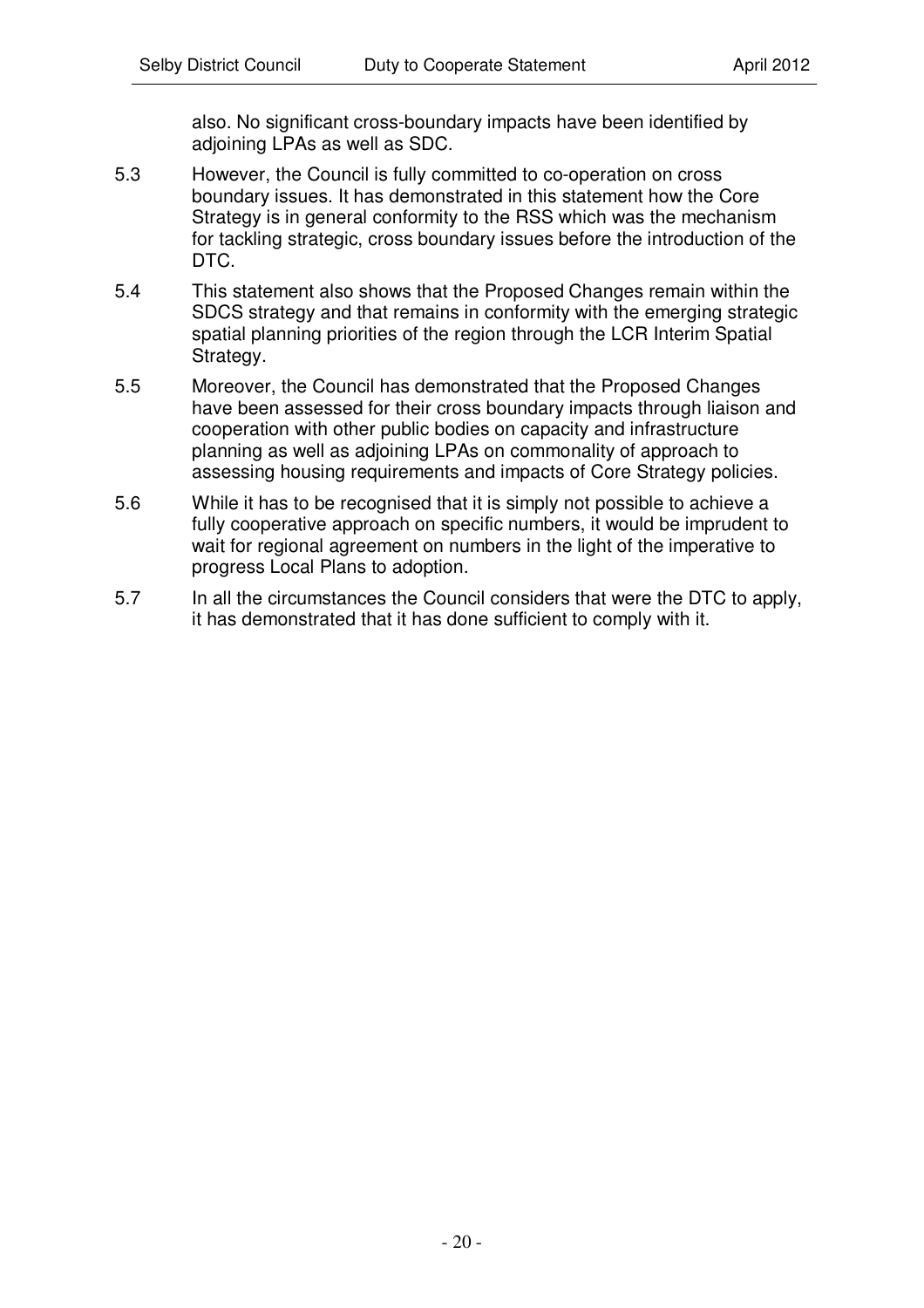# **Appendix 1**

# **Strategic Context and Progression of the Selby District Core Strategy**

| Year                                                        | <b>Strategic Context</b>                                                           | <b>Selby District Core Strategy Timetable</b>                            |  |
|-------------------------------------------------------------|------------------------------------------------------------------------------------|--------------------------------------------------------------------------|--|
| 2004<br><b>Planning and Compulsory</b><br>Purchase Act 2004 |                                                                                    | Structure Plan for North Yorkshire is<br>abolished.                      |  |
|                                                             |                                                                                    | Work on Selby LDF begins through<br>Scoping of Sustainability Appraisal. |  |
| 2006                                                        | <b>Examination of Regional</b><br><b>Spatial Strategy</b>                          | <b>Issues &amp; Options Consultation</b>                                 |  |
| 2007                                                        | <b>Draft Regional Spatial</b><br>Strategy                                          |                                                                          |  |
| 2008                                                        | <b>Regional Spatial Strategy</b>                                                   | <b>Preferred Options Consultation</b>                                    |  |
|                                                             | adopted                                                                            | <b>Further Options Consultation</b>                                      |  |
| 2009                                                        | <b>Regional Spatial Strategy</b><br><b>Update Consultation</b>                     |                                                                          |  |
| 2010                                                        | <b>Integrated Regional Strategy</b><br><b>Starts</b>                               | <b>Consultation Draft Core Strategy</b>                                  |  |
|                                                             | <b>Coalition Government</b><br>proposes radical changes to<br>the planning system. |                                                                          |  |
| 2011                                                        | North Yorkshire & York form<br>a Local Enterprise                                  | <b>Publication Draft Core Strategy January</b><br>2011                   |  |
|                                                             | Partnership.                                                                       | Core Strategy submitted to the Planning<br>Inspectorate 5 May 2011       |  |
|                                                             | Localism Act receives Royal<br>Assent                                              | <b>Examination hearings September 2011</b>                               |  |
|                                                             | <b>Draft National Planning Policy</b><br>Framework published                       | EIP suspension October 2011                                              |  |
| 2012                                                        | Likely revocation of the<br><b>Regional Spatial Strategy</b>                       | <b>Core Strategy Proposed Changes</b><br>consultation.                   |  |
|                                                             | NPPF published March 2012                                                          | Examination hearings resume April 2012.                                  |  |
|                                                             | <b>Planning Policy on Travellers</b><br>published March 2012                       |                                                                          |  |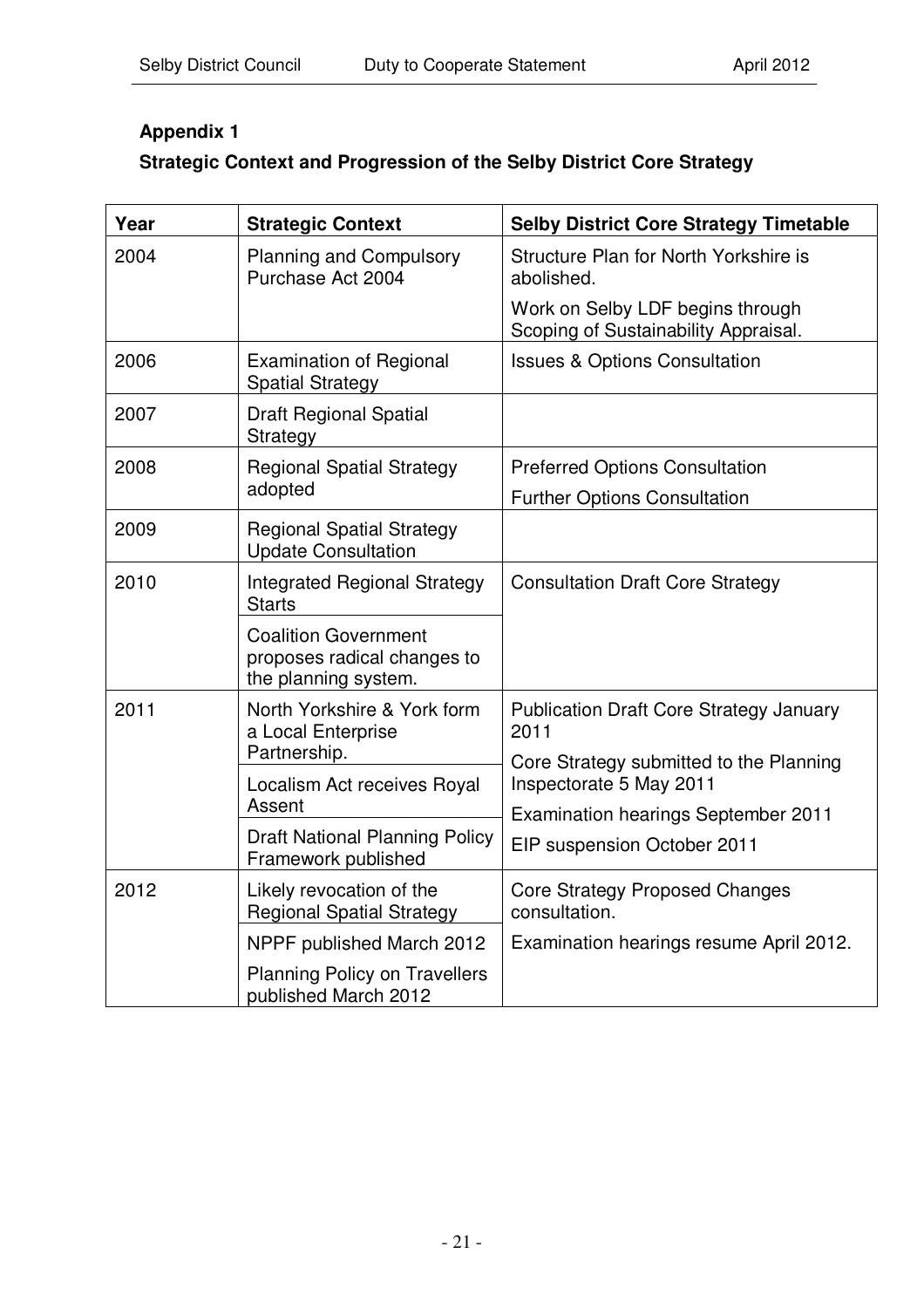# **Appendix 2 Emerging Regional and Sub Regional; Cooperation since RSS**

| Level                        | <b>Forum</b>                            | <b>Date</b>         | Roles / Issues discussed                                                                                                                                                                                                                                                                            |
|------------------------------|-----------------------------------------|---------------------|-----------------------------------------------------------------------------------------------------------------------------------------------------------------------------------------------------------------------------------------------------------------------------------------------------|
|                              |                                         | 2010                |                                                                                                                                                                                                                                                                                                     |
|                              |                                         |                     | Following abandonment of Interim Regional Strategy                                                                                                                                                                                                                                                  |
| <b>LCR</b><br>City<br>Region | Yorkshire and<br>Humber Joint Board     | 2010                | City Region Partnership had been working on a city region strand for the wider Yorkshire and<br>Humber Strategy that was being prepared by the Yorkshire and Humber Joint Board. This<br>Board was dissolved and its strategy work ceased following the general election.                           |
| Partnership                  |                                         |                     | However the City Region decided that it was important to continue work across the region on<br>a strategy and investment plan that would bring greater coherence to policy and investment<br>activities of the City Region Partnership and would support the development of the city region<br>LEP. |
|                              |                                         |                     | The development of the interim strategy statement for spatial planning is seen as part of this<br>wider strategy development activity.                                                                                                                                                              |
| NY&Y                         | <b>Spatial Planning</b><br><b>Board</b> | Nov 2010            | Agreed Spatial Planning Assessment for NY&Y which had been jointly prepared by LPAs and<br>LA Leaders Board. Established a common high level approach to spatial planning.                                                                                                                          |
| NY&Y                         | <b>Spatial Planning</b><br><b>Board</b> | 22 November<br>2010 | Agreed that further consideration should be given to how LPAs would collaborate on strategic<br>spatial planning matters and that TOG should investigate this with Heads of Planning (HOP)                                                                                                          |
|                              |                                         | 2011                |                                                                                                                                                                                                                                                                                                     |
| Y&NY                         | <b>Spatial Planning</b><br><b>Board</b> | 12 January 2011     | Re-affirmed support for the work on strategic spatial planning – especially important in the<br>light of DTC in the Localism Bill, the need to align activities of the neighbouring city regions,<br>and need to be clear about investment priorities for the sub region.                           |
|                              |                                         |                     | Agreed Technical Officers Group should consider the value and scope of undertaking a Local<br>Strategy Statement for the sub region - NY&Y Sub Regional Strategy                                                                                                                                    |
|                              |                                         |                     | Keen on undertaking further sub regional work on infrastructure delivery as part of the Sub<br>Regional Strategy Statement.                                                                                                                                                                         |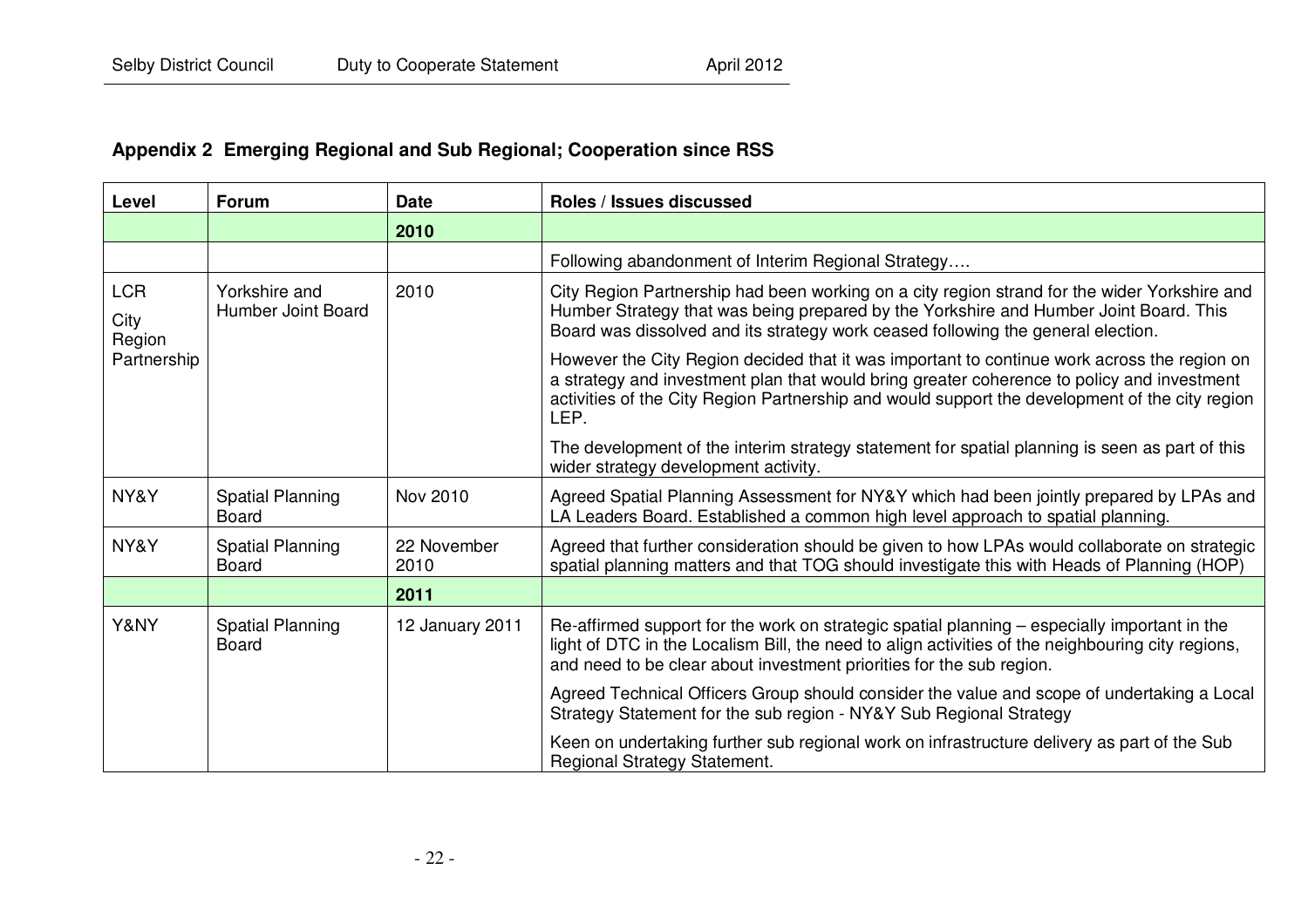| Level      | <b>Forum</b>                                                               | <b>Date</b>     | Roles / Issues discussed                                                                                                           |
|------------|----------------------------------------------------------------------------|-----------------|------------------------------------------------------------------------------------------------------------------------------------|
| NY&Y       | <b>Local Government</b><br>North Yorkshire and<br>York                     | 28 January 2011 | Reported on initial discussions by ChExs in the sub region around a review of thematic<br>boards and other partnership structures. |
|            |                                                                            |                 | Main drivers for change:                                                                                                           |
|            |                                                                            |                 | Changing context of partnership working inter alia abolition of regional bodies and<br>emergence of local and sub-regional agendas |
|            |                                                                            |                 | The complexity and cost of current arrangements                                                                                    |
|            |                                                                            |                 | Agreed:                                                                                                                            |
|            |                                                                            |                 | Minimum number and simplest partnerships structures                                                                                |
|            |                                                                            |                 | A NY&Y approach to county/sub regional partnership structures                                                                      |
|            |                                                                            |                 | Local partnerships including shared community engagement arrangements<br>$\overline{\phantom{m}}$                                  |
|            |                                                                            |                 | The use of task and finish groups to deal with particular issues rather than standing<br>thematic partnerships or sub groups       |
| NY&Y       | <b>Spatial Planning</b><br><b>Board</b>                                    | March 2011      | Cross boundary spatial planning - proposed future arrangements                                                                     |
|            |                                                                            |                 | Future role of SPB                                                                                                                 |
|            |                                                                            |                 | <b>Draft Local Strategy Statement</b>                                                                                              |
| <b>LCR</b> | <b>Spatial Planning</b><br><b>Board</b>                                    | April 2011      | <b>Agreed Interim Spatial Strategy</b>                                                                                             |
| NY&Y       | LG NY&Y                                                                    | June 2011       | NY&Y Sub Regional Strategy agreed.                                                                                                 |
|            |                                                                            |                 | Spatial Planning Board and NY&Y Partnership Unit had been tasked with producing this.                                              |
| York Sub   | 1 <sup>st</sup> Meeting of Joint<br>Infrastructure<br><b>Working Forum</b> | September 2011  | DTC – discussion about requirements of the legislation.                                                                            |
| Area       |                                                                            |                 | Focus on what need to achieve:                                                                                                     |
|            |                                                                            |                 | Working collaboratively to go beyond joint evidence but move towards agreed joint priorities.                                      |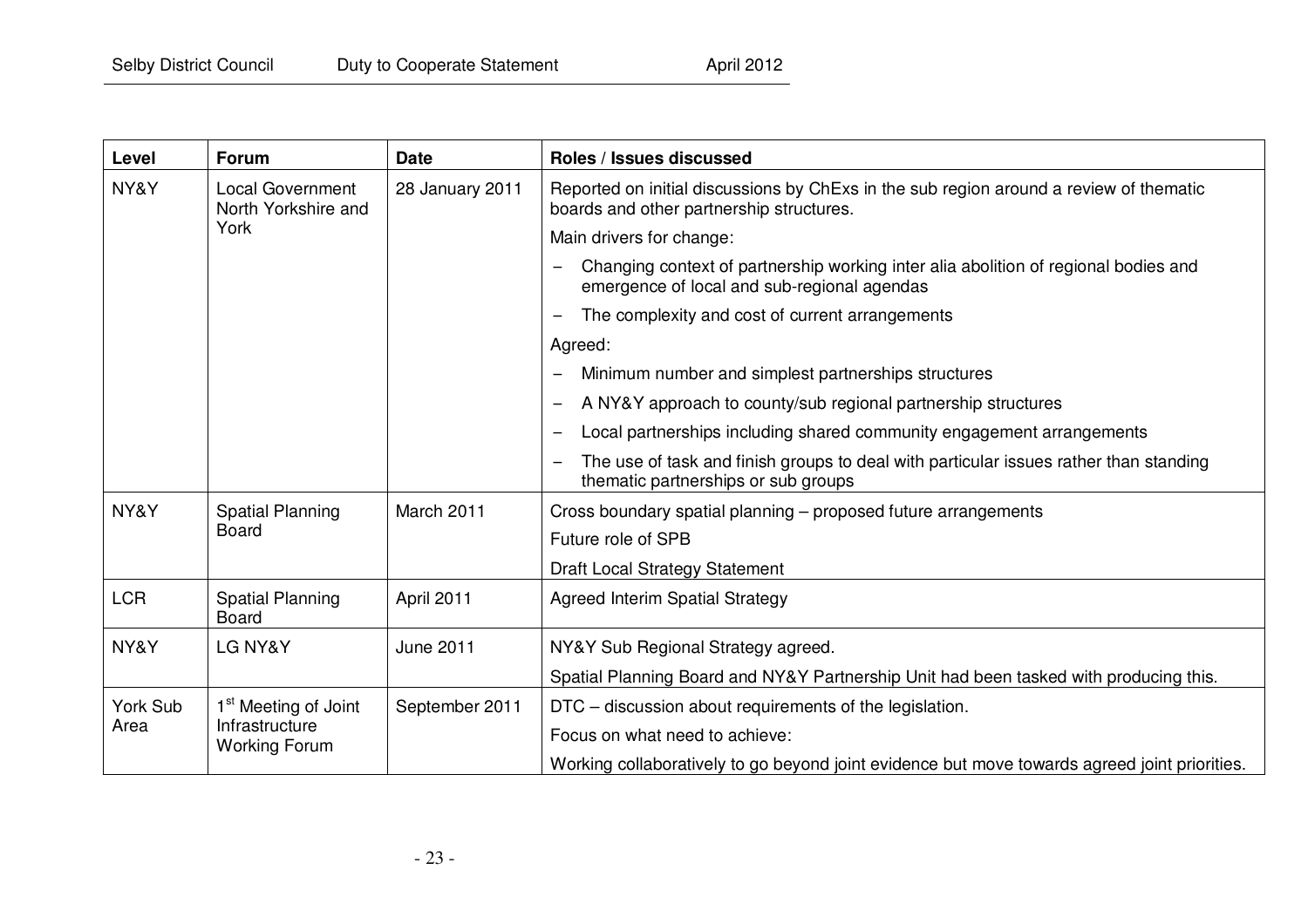| Level            | <b>Forum</b>                                       | <b>Date</b>   | Roles / Issues discussed                                                                                                                  |
|------------------|----------------------------------------------------|---------------|-------------------------------------------------------------------------------------------------------------------------------------------|
|                  |                                                    |               | Also to include other stakeholders eg $HA - a$ single conversation                                                                        |
|                  |                                                    |               | Establishing joint working -                                                                                                              |
|                  |                                                    |               | Agree an approach but not necessarily the finer detail.                                                                                   |
|                  |                                                    |               | An agreed position - a memorandum of understanding. Accept at different stages and may<br>highlight where LPAs have to agree to disagree. |
|                  |                                                    |               | Agree shared objectives would be a good start. And a sheared understanding of growth.<br>Strategic level rather than specific numbers.    |
|                  |                                                    |               | Member involvement.                                                                                                                       |
|                  |                                                    |               | LDF update and information sharing.                                                                                                       |
| York Sub<br>Area | 2 <sup>nd</sup> Meeting of Joint<br>Infrastructure | November 2011 | LCR Joint Working Arrangements (AH) – consideration of a similar approach in York Sub<br>Area?                                            |
|                  | <b>Working Forum</b>                               |               | CIL position / timescales.                                                                                                                |
|                  |                                                    |               | Identifying shared objectives and cross boundary issues – basis for a Memorandum of<br>Understanding?                                     |
|                  |                                                    |               | Highways Infrastructure Assessment - NYCC STIMPS update / York City wide transport<br>model / Getting HA involved.                        |
|                  |                                                    | 2012          |                                                                                                                                           |
| <b>LCR</b>       | <b>CIL Working Group</b>                           | January 2012  | Current position on city region work / funding opportunities e.g. WY transport                                                            |
|                  |                                                    |               | Updates form LPAS / CILs                                                                                                                  |
|                  |                                                    |               | Future scope of collaborative work – addressing the recommendations of the DTZ report                                                     |
|                  |                                                    |               | Each LPA to identify infrastructure requirements from IDPs                                                                                |
| <b>LCR</b>       | <b>Spatial Planning</b><br><b>Board</b>            | 2 Feb 2012    | Cross boundary planning issues and coordinating and progressing the LEP agenda for<br>planning                                            |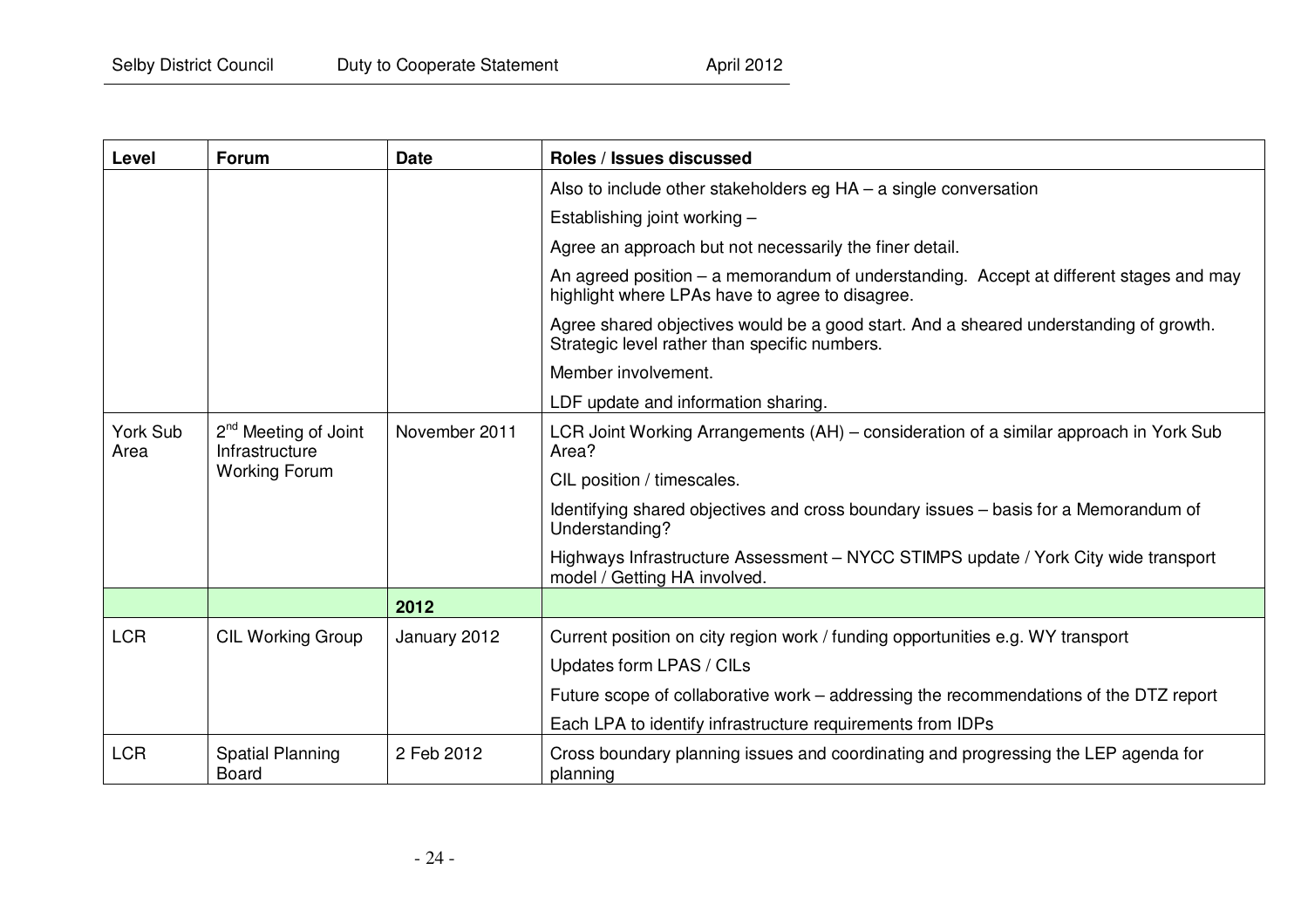| Level                             | <b>Forum</b>                                             | <b>Date</b>                   | Roles / Issues discussed                                                                                                                   |
|-----------------------------------|----------------------------------------------------------|-------------------------------|--------------------------------------------------------------------------------------------------------------------------------------------|
| <b>LCR</b>                        | Spatial Planning<br>Board                                | 22 Feb 2012                   | Prepare an options paper on DTC for Leaders Board                                                                                          |
| NY&Y                              | LGNYY                                                    | March 2012                    | NYCC exploratory discussion paper for infrastructure mapping for the County.                                                               |
| CYC and<br>others,<br><b>NYCC</b> | Neighbouring LA<br>invitation                            | 8 March 2012<br>13 March 2012 | City of York invitation for joint evidence base commissioning across NY.<br>NYCC support with potential funding for collaborative project. |
| <b>LCR</b>                        | Spatial Planning<br>(Duty to Cooperate)<br>working group | 22 March 2012                 | To provide advice back up to Heads of Planning and Spatial Planning Board regarding way<br>forward on DTC                                  |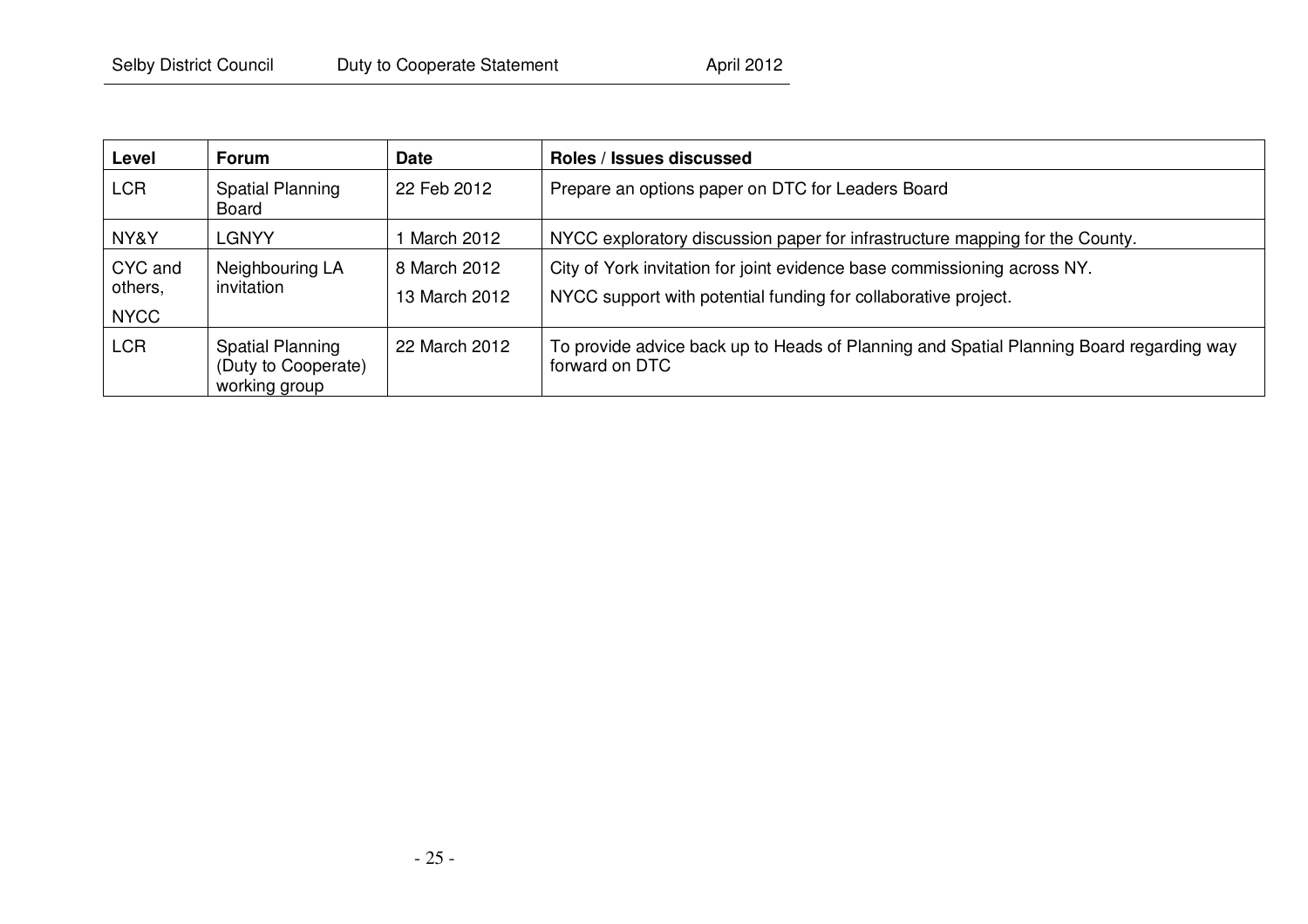# **Appendix 3 LCR Interim Strategy Statement Agreed by Leaders' Board 21 April 2011**

#### **LEEDS CITY REGION INTERIM STRATEGY STATEMENT**

#### **21 April 2011**

# **Background**

In July 2010 the government revoked the approved Regional Spatial Strategy for Yorkshire and the Humber. This decision has been contested through the courts with the result that currently, the RSS remains part of the Development Plan albeit with some uncertainty regarding the weight to be attached to it in decision making. In these circumstances there is considerable uncertainty surrounding the strategic policy framework for spatial planning in the Leeds City Region which addresses those matters that are 'bigger than local' and require collaboration between the Planning Authorities in the City Region.

The Government published the Localism Bill in December 2010 this includes a number of changes to the operation of planning legislation. As expected the Bill includes a 'duty to co-operate' on these strategic issues however this part of the Bill is likely be subject to amendments and its operation will only become clear once the secondary legislation that gives effect to the duty is published. The Bill also deals with the revocation of regional strategies and associated with this in Clause 89 of the Bill is the revocation of orders that have saved policies from existing development plans (the revocation of saved policies may only apply to Structure Plan policy, a clarification is being sought on this). This will particularly affect those authorities who have yet to complete work on their Core Strategies. It is expected that this Bill will become an Act sometime later in 2011.

In the period before the Localism Bill becomes an Act there is a need for an interim strategy position to help manage the uncertainty on strategic policy and to make clear the continuing support for the policy principles in the RSS that support shared objectives across the City Region . Furthermore depending on the eventual content of the Act there may well be a longer period of time before the Local Planning Authorities can give effect to what ever procedures are put in place in the Act and to address the duty to cooperate and the potential gap created by the loss of previously saved policies

The City Region Partnership had been working on a city region strand for the wider Yorkshire and Humber Strategy that was being prepared by the Yorkshire and Humber Joint Board. This Yorkshire and Humber Joint Board was dissolved and its strategy work ceased following the general election. However the City Region decided that it is important to continue work across the city region on a strategy and investment plan that would bring greater coherence to policy and investment activities of the City Region Partnership and would support the development of the City Region Local Enterprise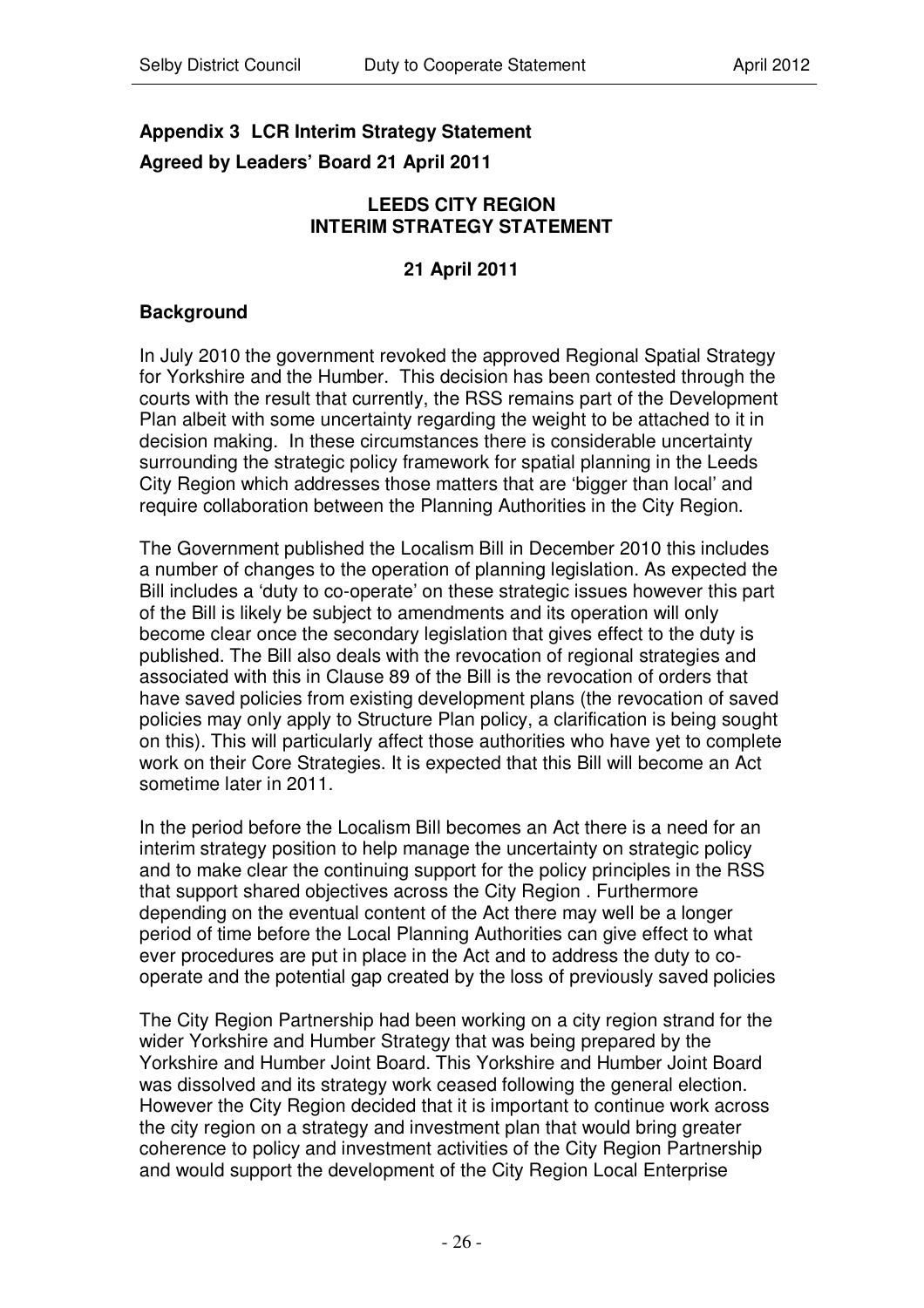Partnership. The development of the interim strategy statement for spatial planning is seen as part of this wider strategy development activity.

#### **Proposed Interim Strategy Statement**

The 10 Local Planning Authorities in the City Region Partnership that are required to prepare LDF Core Strategies (NYCC the eleventh local authority is a planning authority in respect of minerals and waste only) have all used the RSS as a starting point for their Core Strategies and support the urban transformation ambition that is at the core of the RSS. Where there are adopted Core Strategies (Harrogate and Wakefield) those documents have a strong policy relationship with the RSS. Authorities who have not yet reached that stage are reviewing the relevance of the RSS approach in their ongoing work on Core Strategies. All authorities recognise that the policies in the former RSS which articulate the urban transformation ambition, should provide the start point for an interim strategy statement. Along with policies that safeguard the environmental assets of the city region and the key spatial investment priorities that are set out in the already agreed city region strategies.

#### **Policy approach in the strategy**

The authorities in the partnership continue to support the broad policy thrust of the former RSS and the principles of urban transformation contained in the Plan. To ensure these principles are retained the authorities propose to include the following policies from the approved RSS that address spatial principles in a City Region Interim Strategy Statement.

#### **Spatial Principles**

Policy YH1 Overall approach and key spatial priorities (as these apply to the Leeds City Region)

Policy YH2 Climate Change and Resource use

Policy YH3 Working Together (as this applies to the Leeds City Region)

Policy YH4 Regional Cities and sub regional cities and towns

Policy YH5 Principal Towns

Policy YH6 Local service centres and rural (and coastal) areas (as these apply to the Leeds City Region)

Policy YH7 Location of Development

Policy YH8 Green Infrastructure

Policy YH9 Green Belt (as this applies to Leeds City Region)

#### Thematic Policies

To ensure that the city region's environmental assets are effectively safeguarded the following thematic policies from the RSS will be included in the City Region Interim Policy Statement. ENV1 Development and Flood Risk ENV2 Water Resources

ENV3 Water Quality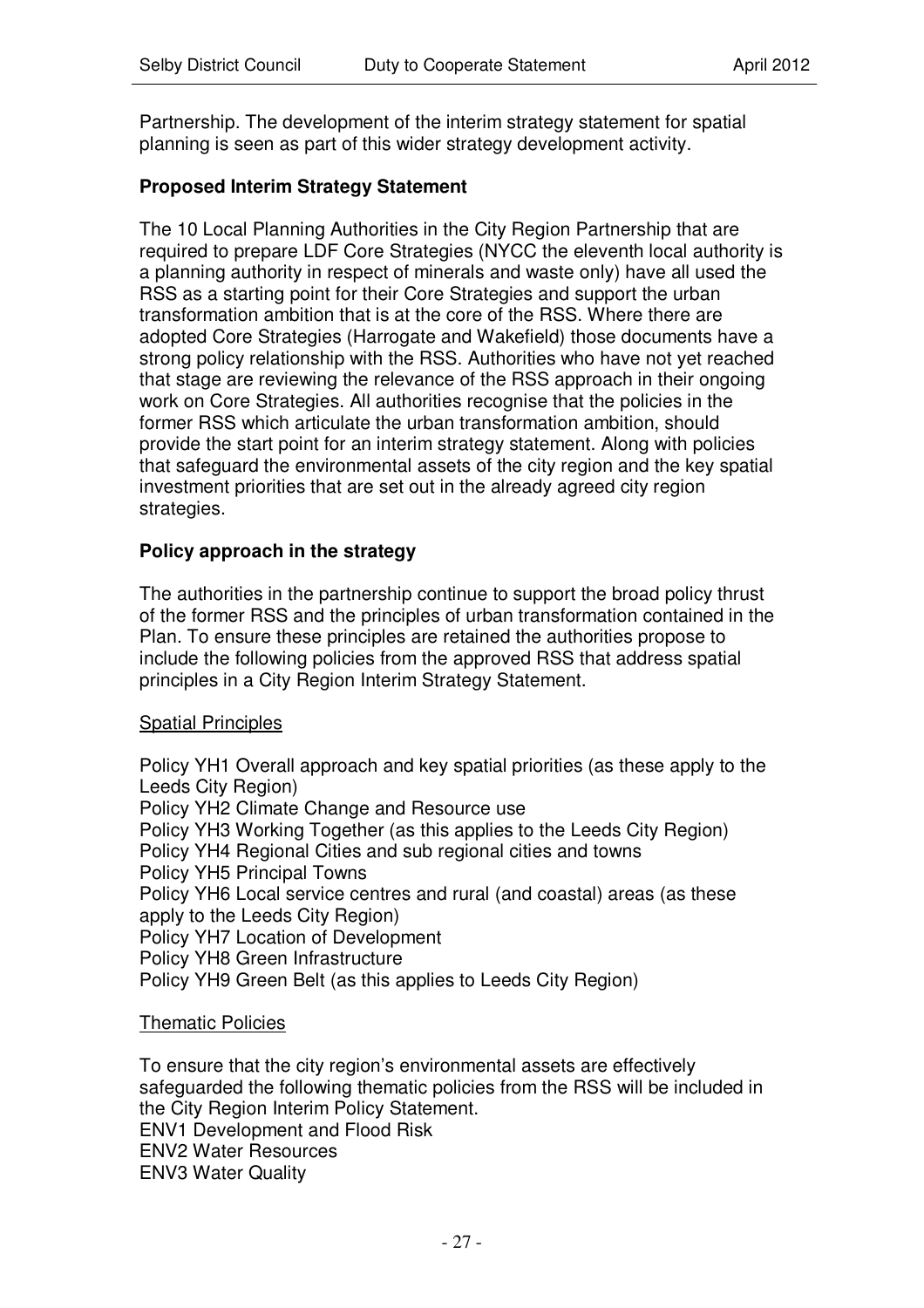ENV6 Forestry, Trees and Woodland ENV7 Agricultural Land ENV8 Biodiversity ENV9 Historic Environment ENV10 Landscape H4 Affordable housing

#### City Region thematic strategies

The strategy statement also captures the spatial implications of key strategic investment priorities in the city region, set out below. These priorities should be reflected in Core Strategies and other Development Plan Documents.

*Housing and Regeneration Strategy and Investment Plan* - This strategy and investment Plan has four Key Priorities for Investment:

- Accelerated strategic growth where investment will support the growth areas in Barnsley Wakefield and Calderdale
- **Promoting eco living where investment will support the delivery of:** 
	- o the four Urban Eco Settlements: Aire Valley Leeds, York Northwest, Bradford-Shipley Canal Road Corridor, and North Kirklees / South Dewsbury; and
	- o the LCR Domestic Energy Efficiency Programme to eco–retrofit the existing housing stock across the city region.
- Delivering strategic urban renewal which will support the growth and regeneration ambitions in the Leeds-Bradford Corridor, Green Corridor and Kirklees A62 Corridor.
- **Supporting rural economic renaissance in the Colne and Calder** Valleys

*Leeds City Region Transport Strategy -* This strategy describes three broad spatial priorities for transport investment:

- **Priority A transport links beyond the city region**
- **Priority B developing the roles of the sub regional cities and towns** and priority areas for regeneration and housing growth
- **Priority C strengthening the service roles of principal towns**

*Leeds City Region Green Infrastructure Strategy -*The strategy:

- **IDENTIFY IDENTIFY IS NOTE 10** Identifies the value of green infrastructure assets and the case for investing in them
- Ensures green infrastructure complements other city region investment priorities
- Establishes the current priorities for green infrastructure investment
- Impels planning and housing policy work to support widespread improvements in green infrastructure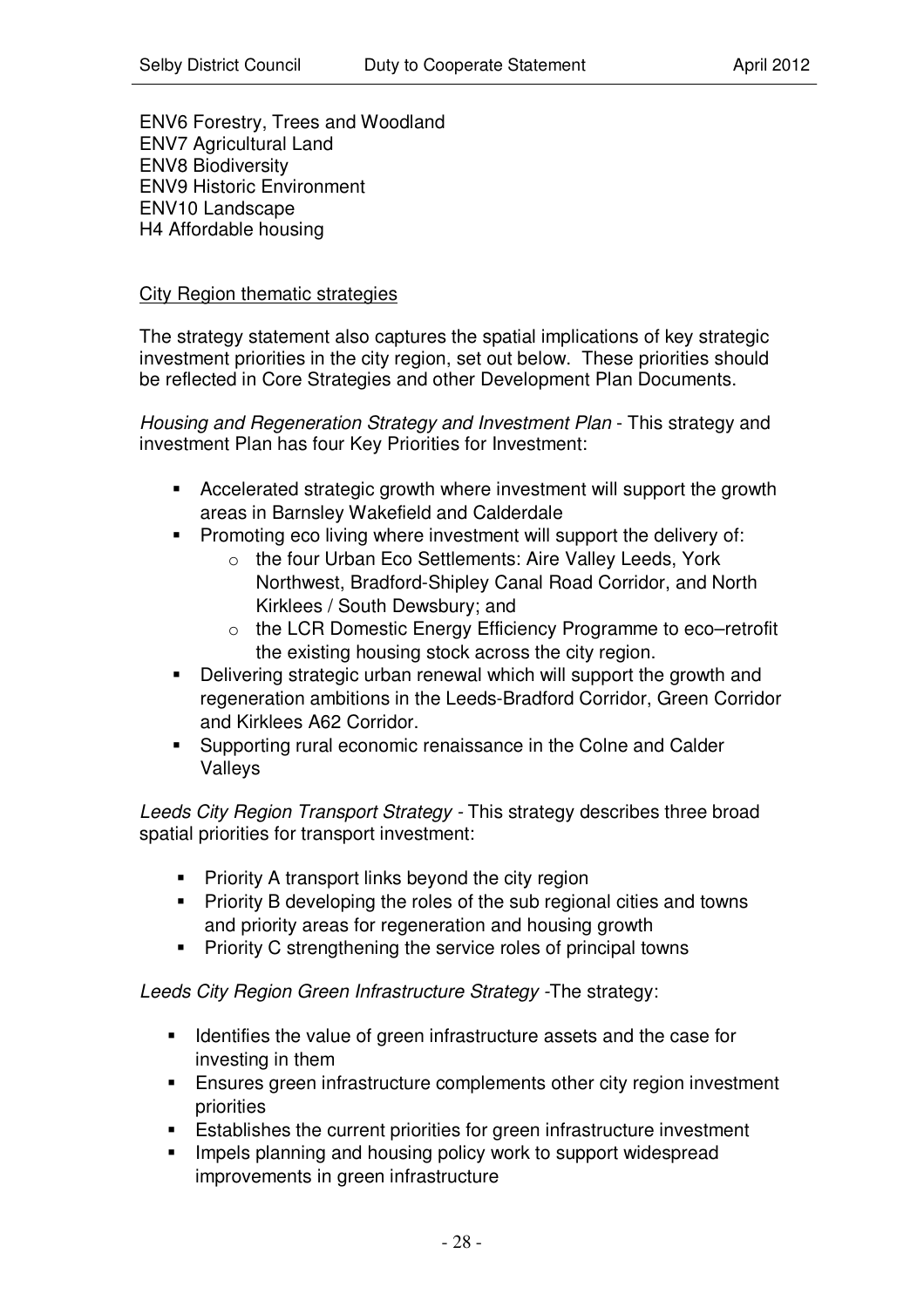# **Further Work to develop the Strategy**

Clearly, what is set out is an interim position and there will need to be further work in the context of the commitment to produce a broadly based but economic-led City Region Strategy and Investment Plan.

The RSS included policies on the quantum and distribution of development, which have not been addressed in the interim strategy statement. The local authorities within the city region partnership have all undertaken reviews of the evidence that underpins these policies as part of their plan-making activities. Those authorities that have undertaken reviews in the past 12-18 months have taken account of the local implications of the range of factors that have led to a dramatic slow down in rates of development. These local reviews have led to different conclusions regarding the capacity of an area to deliver development. The partnership will work with individual authorities to help develop our collective understanding of the social and economic factors that are driving the need and demand for development, and the financial, economic and delivery factors that are restricting the ability to meet the need and demand for development. We will use our improved understanding of these factors in the development of a second iteration of the strategy statement that will examine quantum and distribution of development and is expected to form part of the wider economic led city region strategy.

All this work will contribute to a more rounded Strategy Statement

Leeds City Region Secretariat Regional Policy Team Leeds City Council Civic Hall Leeds LS1 1UR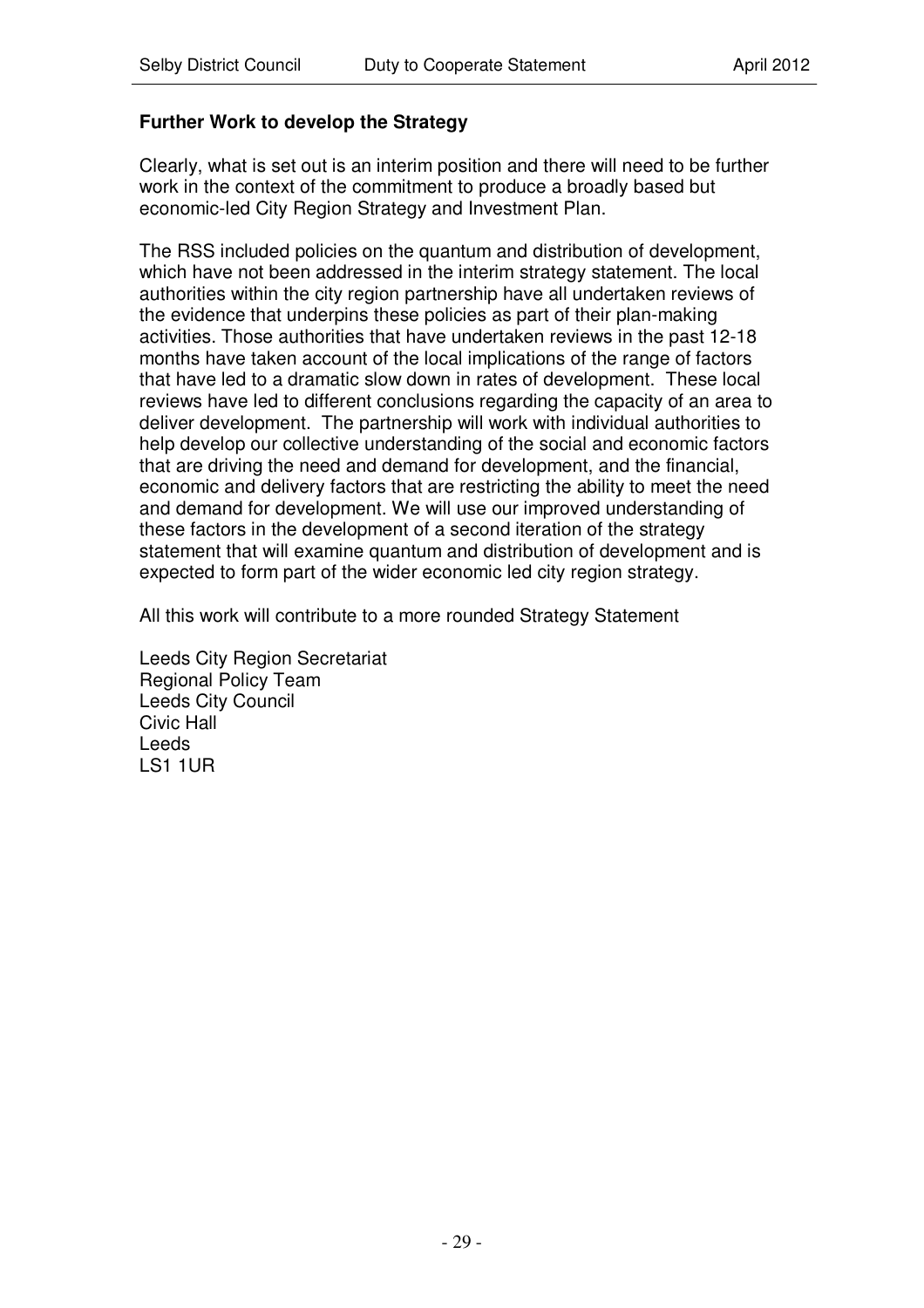# **Appendix 4**

# **Copy of LPAs written statements re cross boundary issues April 2012**

**\_\_\_\_\_\_\_\_\_\_\_\_\_\_\_\_\_\_\_\_\_\_\_\_\_\_\_\_\_\_\_\_\_\_\_\_\_\_\_\_\_\_\_\_\_\_\_\_\_\_\_\_\_\_\_\_\_\_\_\_\_**

**April 2012**

#### **Leeds City Region / LEP**

I am writing in response to your request for a view from the City Region Partnership in regard of co-operation on planning issues that cross administrative boundaries.

The Partnership has agreed an Interim Policy Statement at its Leaders Board on 21<sup>st</sup> April 2011 (copy attached). This statement addresses the approach to accommodating development and, the major investment priorities that have a spatial dimension and have been previously agreed by the Partnership through a number of thematic strategies. The principles in this policy statement that address the approach to accommodating development have been drawn directly from the adopted RSS.

I am satisfied that the Core Strategy is compatible with the principles set out in the Interim Policy Statement

It should be noted that at this point the Partnership does not have mechanisms in place to provide political endorsement for the views set out in this e mail.

Andy Haigh Planning Policy Manager Leeds City Region Secretariat

#### **Leeds City Council**

Leeds City Council do not consider it necessary to make specific comments about the changes as they do not have any significant impact on Leeds. The scale of the changes is small and Selby is still planning to meet its housing needs within Selby District. As you will be aware Leeds has recently published its Core Strategy Publication Draft which sets out to meet Leeds'housing needs within Leeds'boundaries, without any significant impacts on adjoining authorities.

I hope this email confirms that it is Leeds City Council's view that the emerging Selby Core Strategy is compatible with the emerging Core Strategy in Leeds and does not raise any strategic housing or other implications.

Robin Coghlan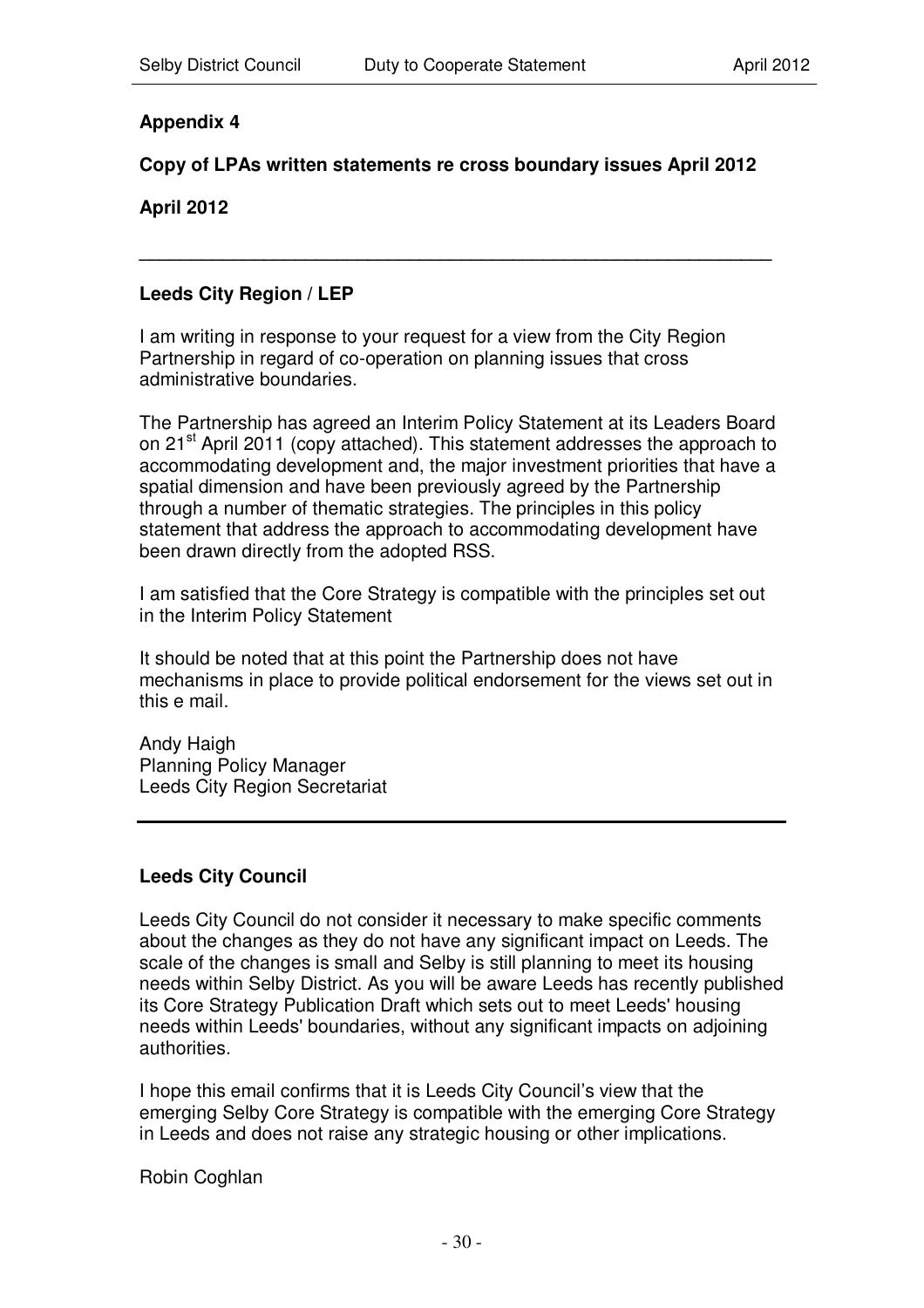Forward Planning & Implementation City Development Leeds City Council

# **City of York Council**

Please see below for requested written statement with regard to Selby's Submission Draft Core Strategy Further Consultation document for inclusion in your Compliance Statement.

City of York Council's Core Strategy Submission (Publication) (2011) delivers sufficient homes to meet needs arising in the local authority. It is acknowledged that there is an overlapping housing market between York and its neighbouring authorities, as would be expected from a city with a tightly drawn unitary boundary and functional hinterland. This has resulted in recognition from all surrounding local authorities of the roles of different places in relation to York. For Selby District Council this has resulted in the continued identification of Selby as a Principle Town with strong functional links to the City of York which is fully reflected in the Selby District Council Submission Draft Core Strategy Further Consultation (January 2012). This approach is supported by City of York Council.

We welcome the additional work that has been undertaken to review your evidence base, albeit we did make comments to make on the Scale of Housing Growth in Selby Final Report (November 2011 Arup) (see representation).

However, the increase in annual housing requirement to 450 dwellings is welcomed as it means that Selby are accommodating their own housing needs and does not impact upon or own Core Strategy.

The introduction of a new policy on the Green Belt which seeks to protect the general extent of the Green Belt and control inappropriate development in the Green Belt in your Submission Draft Core Strategy Further Consultation document is welcomed and aligned with City of York Council's approach to the Green Belt. We recognise that it will be important to continue to work with Selby District Council, including at such a time that a Green Belt review will be undertaken.

Frances Sadler| Development Officer

**City of York Council** |Integrated Strategy Unit (Forward Planning)|City Strategy 9 St. Leonard's Place | York YO1 7ET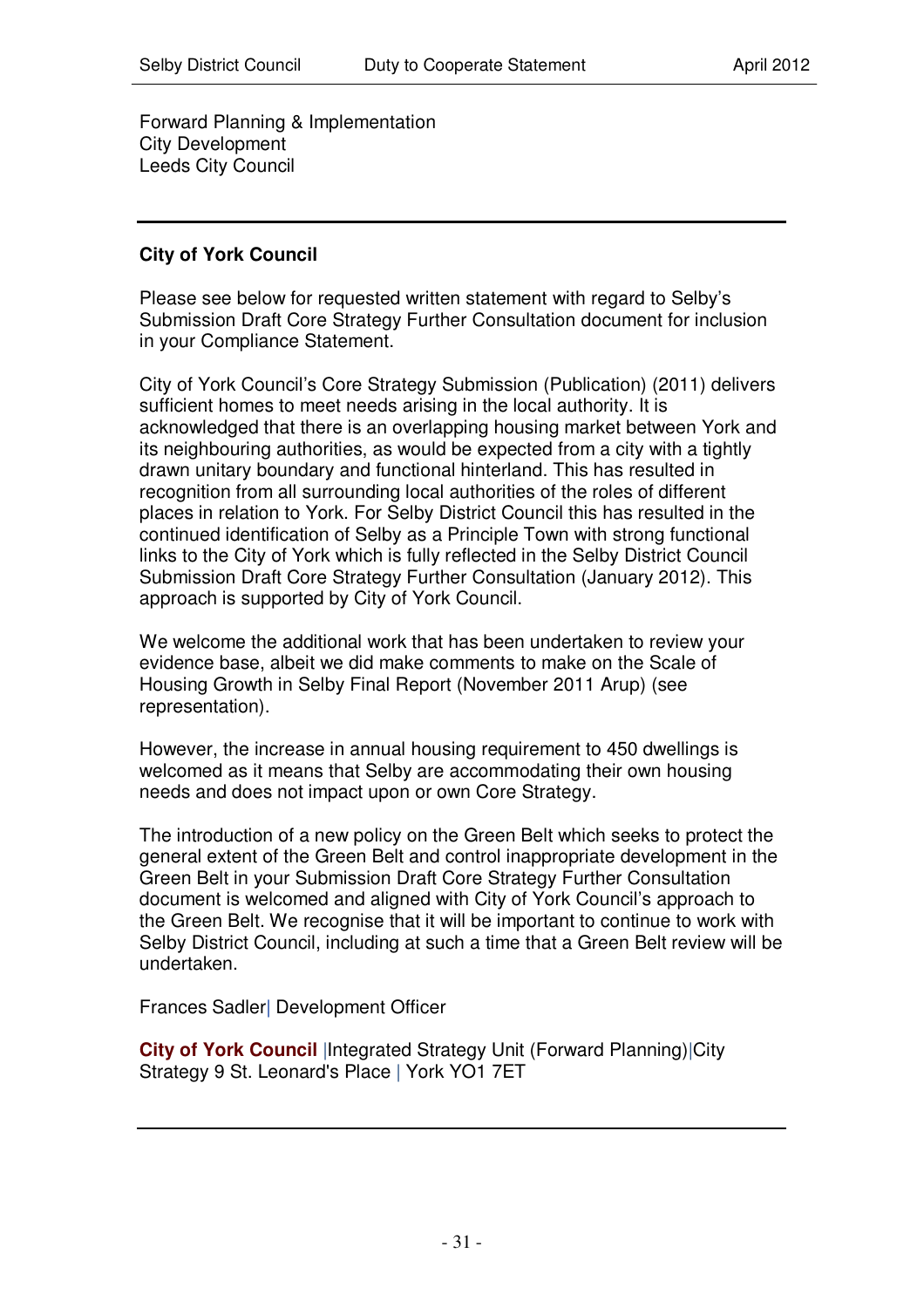# **East Riding of Yorkshire Council**

I refer to your email below and my previous letter (dated 16 January 2012) in response to the proposed changes to the submission draft Core Strategy.

You will be aware from a consultation held on the emerging East Riding of Yorkshire Core Strategy in October 2011 that East Riding is proposing to increase it's housing target from 1,150 dwellings per year to 1,500 dwellings per year. This is based on evidence in the Council's Strategic Housing Market Assessment (2011) as well as consideration of other demographic and economic evidence. I can confirm that we do not expect Selby to meet any of our needs and as such consider your revised housing target - which provides for your own needs - to be consistent with the emerging East Riding Core Strategy. We hope to report our Publication Core Strategy to the Council's Cabinet in May.

For your information we are currently preparing a 'Strategic Context'paper that will set out how the East Riding Core Strategy (in both content and preparation) has considered cross boundary interactions (for example, commuting patterns, retail catchments, travel to work, environmental designations, etc). Our intention is to send this in draft to our neighbouring authorities for comment within the next week so it might also be helpful for your paper. We will also be sending you a copy of the relevant sub-area policies from the emerging Core Strategy that detail some of the key cross boundary issues (such as in Selby's case the Lower Derwent protection area).

I would appreciate any comments that you might have on the Strategic Context paper and draft sub area policies in due course.

#### **Stephen Hunt**

Housing and Spatial Strategy Manager Policy, Partnerships and Improvement

#### **Wakefield Council**

Wakefield Council's Local Development Framework Members' Sounding Board considered a report about the Proposed Changes to the Selby Submission Draft Core Strategy on 23 February 2012.

It was not considered necessary to make specific comments about the changes as they do not have any significant impact on Wakefield District. The scale of the changes is small and Selby is still planning to meet its housing needs within Selby District. As you will be aware Wakefield Council is also meeting its housing needs within its boundaries, without any impacts on adjoining authorities.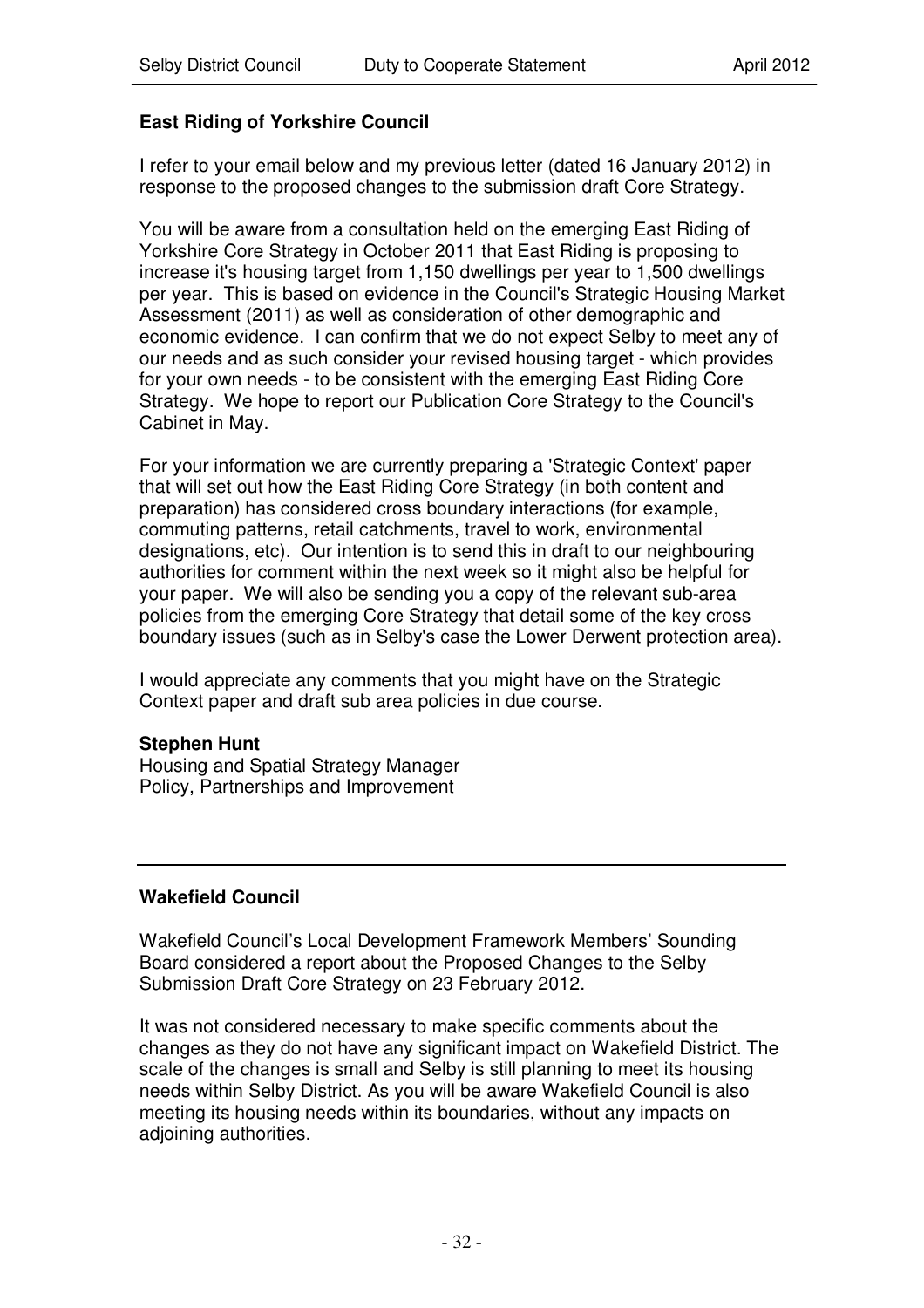Wakefield has an adopted Core Strategy that sets out its spatial development strategy and approach to housing, alongside other matters.

Wakefield has also published and submitted a Site Specific Proposals document that identifies sites for new housing and employment land. It is currently being examined and it is anticipated it will be adopted in the autumn.

I hope this email confirms that it is Wakefield Council's view that the emerging Selby Core Strategy is compatible with the planning framework in Wakefield and does not raise any strategic housing or other implications.

Neville Ford

Spatial Policy Manager

Wakefield Council

#### **Doncaster**

Please find below a draft response which we will be able to confirm tomorrow;

I can confirm that the Selby Core Strategy has been of interest to Doncaster as a neighbouring authority and has been consulted at various stages. Selby and Doncaster shares a short boundary which is rural in nature. The A19 runs north out of Doncaster into the Selby district providing access to the M62. Doncaster has not identified any specific issues of conflict with the Selby Core Strategy and therefore has not prepared any specific consultation responses to Selby District Council.

Doncaster notes that proposed changes were published between 5 January and 15 February 2012. The changes proposed in the overall housing and employment numbers and also the changes proposed around the Tadcaster area are not expected to have any significant impact on Doncaster.

The 2008 Strategic Housing Market Assessment (SHMA) found Doncaster's housing market is self contained and coterminous with the Borough. Any links that it does have tend to be in the east-west direction along motorway routes. The SHMA found that there was no need to study interaction between Doncaster and Selby. Doncaster is of the view that there has been no new evidence to suggest that the interrelationship since then has changed.

Doncaster's Core Strategy has been the subject of an Examination in Public and the inspector's Report has been received which finds the strategy sound subject to a change regarding the phasing of employment land.

The Council is embarking on an Allocations DPD which and expects to begin public consultation in summer this year.